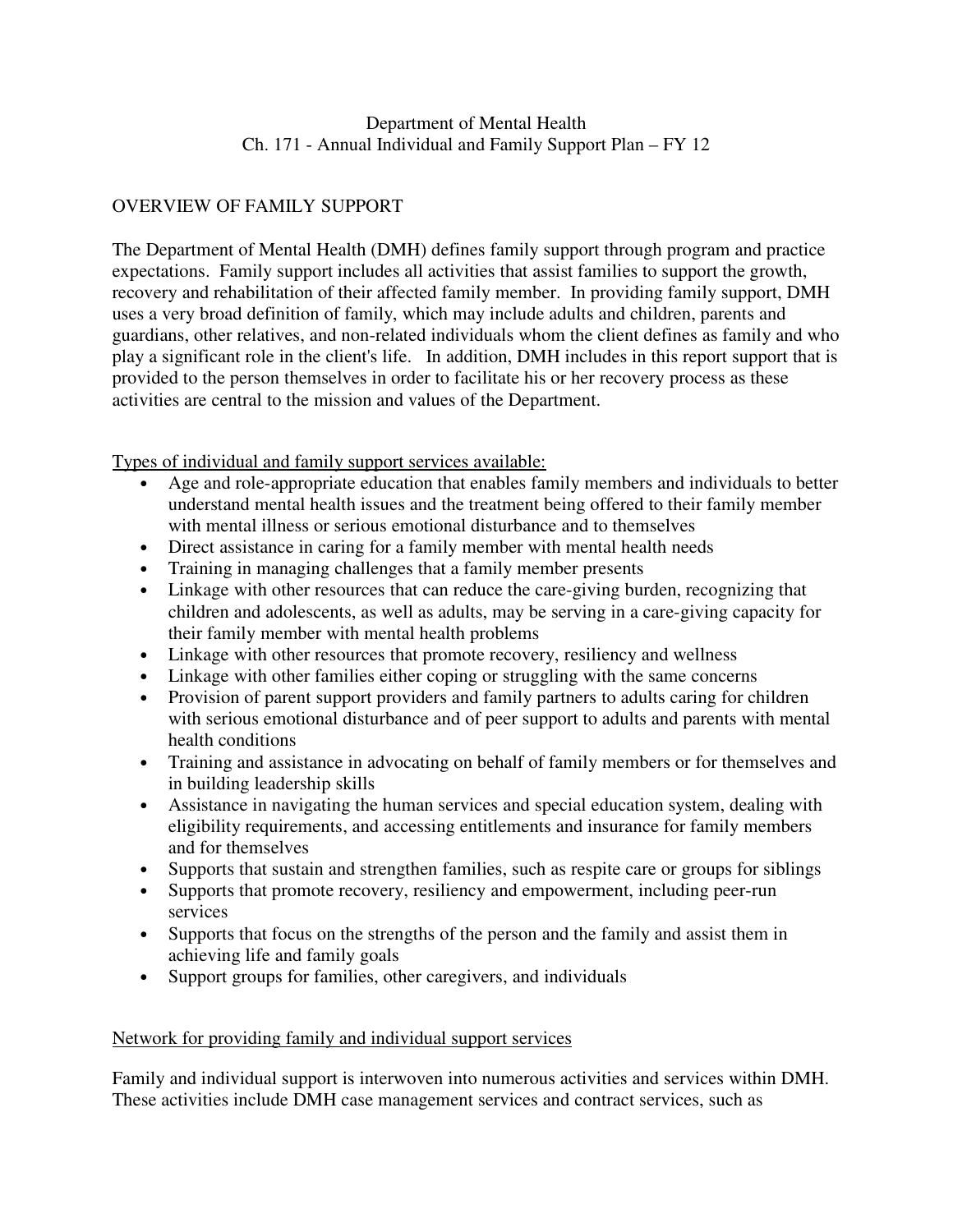Individual and Family Flexible Support Services, Area-based family support specialists, Recovery Learning Communities, Program for Assertive Community Treatment (PACT), Clubhouses, and Community Based Flexible Supports (CBFS). Opportunities for family and consumer input are extensive and routinely available.

## **PROCESS FOR OBTAINING "SUBSTANTIAL CONSULTATION" FROM FAMILIES REGARDING FLEXIBLE SUPPORT NEEDS**

- DMH Area and Site boards regularly participate in needs assessments and program planning. (Ongoing)
- The Mental Health Planning Council, a federally mandated body including consumers and family members of adults, adolescents and children, meets throughout the year. There are several subcommittees of the Planning Council with significant family member and consumer involvement. These include the Professional Advisory Committee on Child/Adolescent Mental Health, Youth Development Committee, Multicultural Advisory Committee, TransCom (The Transformation Committee), Restraint/Seclusion Elimination Committee, and the Parent Support Committee. (Ongoing)
- PPAL, the Parent Professional Advocacy League, conducts monthly training and information sessions with DMH Family Support Specialists and Mass Health funded Family Partners. A senior DMH staff person attends these meetings and uses them to keep up with issues, problems, and accomplishments as well as to present information to the group for feedback.
- The Massachusetts Chapter of the National Alliance for the Mentally Ill (NAMI-Mass) and the Parent Professional Advocacy League (PPAL) are in frequent communication with the Department regarding issues of concerns to family members. (Ongoing)
- The DMH CORE (Council on Recovery and Education), a consumer council was established in FY11 to: provide the consumer perspective on emerging and ongoing DMH policy and programming initiatives; enable DMH senior and other staff to have access to consumer thinking on a range of issues facing the Department; and disseminate key information from DMH statewide, regionally and locally.
- For children and adolescents, DMH service system planning is intertwined with planning and implementation of the Children's Behavioral Health Initiative (CBHI), the first phase of which is the remedy for the Rosie D lawsuit. The population directly affected by the remedy (MassHealth members from birth to 21 with Serious Emotional Distrurbance, or SED) includes many families who are also part of the DMH service population. Therefore, DMH continues to assess how it purchases and delivers services so that its services align with the Commonwealth's overarching goal of a service system for families of children with serious emotional disturbance that addresses child and family needs regardless of the family's insurance status or particular agency involvement. The input from families of youth up to age 21 and from young adults is critical in guiding thinking about the DMH child-adolescent system and is solicited through targeted meetings of parents and young adults, as well as the active participation and engagement of parents who sit as members of CBHI executive and advisory committees and other DMH policy committees.
- Multiple meetings have been held across the state with parents of children with SED as part of the planning process for implementation of new child and adolescent residential and family partner services which DMH is jointly procuring with DCF. The purpose of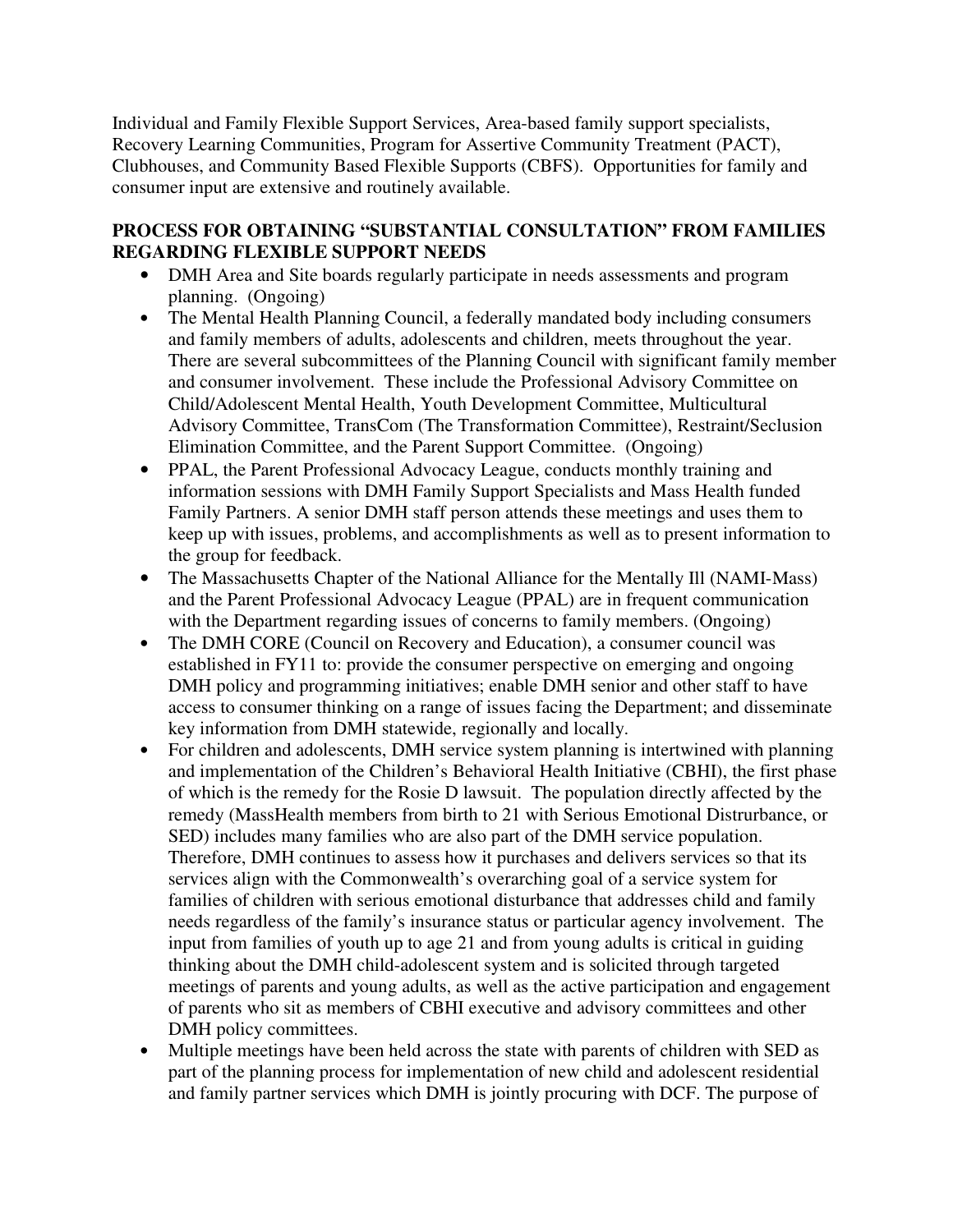these meetings is to gain better understanding of the services families are seeking and how they might best be delivered.

- DMH has enhanced its websites and public information materials to make information about DMH services more available. Nearly one-fourth of all calls fielded by the office come from family members of consumers.
- Through administrative processes, staff assignment, and procurement, DMH will continue to address key concerns raised to date by families, to the extent that resources allow. Specific recommendations to enhance family and individual support include:
	- o Make information about DMH and its services easier for families and consumers to obtain.
	- o Improve access to services that enable a child to receive appropriate services in a timely manner, thereby significantly decreasing the burden on families.
	- o Continue to focus assessment and services on a strengths-based, youth and family driven approach.
	- o Redesign services to strengthen consumer and family voice and choice and increase flexibility of service system to meet the individual and changing needs of the person and their family.
	- o Work with providers so that they can do a better job informing families about their family member's diagnosis.
	- o Provide peer and parent support for consumers and their family members and build it in at various levels of the service delivery system.
	- o Increase availability of respite care, including mobile respite and peer-run respite.
	- o Include families and consumers on human rights committees.
	- o Recognize that adults who are parenting while trying to cope with their own mental illness need specialized services and supports, for themselves and for their children.
	- o Make sure that "crisis plans" for adults who are parents address what will happen to their children.
	- o Keep the focus on "recovery" for adults provide them with the opportunity to become effective, capable independent adults (and parents).
- DMH conducts an annual satisfaction and outcome survey of adults receiving services and of family members of youth receiving services. The family member survey assesses the following domains: general satisfaction, access, quality and appropriateness, functioning, treatment outcomes, social connectedness, participation in treatment planning and family-centeredness. The adult consumer survey assesses general satisfaction, access, quality and appropriateness, functioning, treatment outcomes, social connectedness, participation in treatment planning, person-centeredness, selfdetermination, health and wellness, and hope. Both surveys also request written comments about helpful aspects of treatment and areas for improvement.

# **FOCUS AREAS**

The DMH family and individual support initiatives discussed below represent DMH's response to date to the input given by families and consumers through the ongoing DMH processes of constituent involvement in program development. Parents, family members, and consumers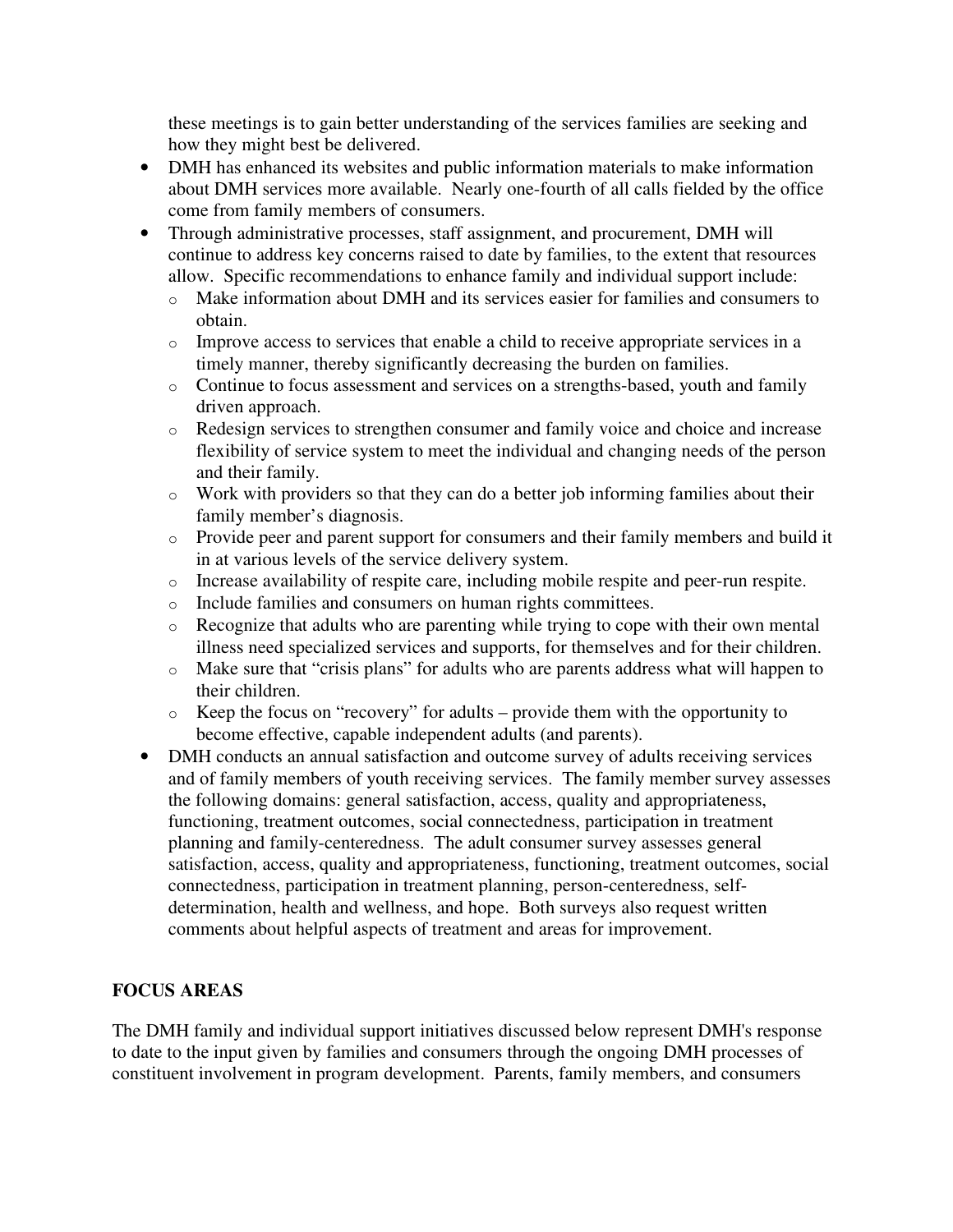have been involved in both the design and implementation phase of these initiatives. Specific levels of involvement are identified with each initiative.

# **I. Family Empowerment**

Family members and consumers are represented on various councils and advisory boards that provide significant input and direction into the development of DMH policies, procedures, program development and service evaluation, including:

- Commissioner's Statewide Advisory Council
- State Mental Health Planning Council and its subcommittees, including the Professional Advisory Committee on Children's Mental Health, Youth Development Committee, TransCom, Restraint/Seclusion Elimination Committee and the Multicultural Advisory Committee. Parents and consumers also assume leadership roles on these subcommittees.
- CBHI Executive Team, chaired by the Commissioner of Mental Health and attended by senior leadership of the other child serving agencies and of EOHHS, with representation by two parents.
- The Children's Behavioral Health Advisory Council, established in 2009 in response to Chapter 321, the Children's Mental Health Law, has parent representation as Council members and on its six sub-committees.
- Young adults are represented on the following committees and workgroups: Children's Behavioral Health Advisory Council and CBHI sub-committees, DMH Healthy Changes Task Force, DMH Safety Task Force, DMH New Hospital Advisory Work group, Young Children's Council, DMH Council on Recovery and Empowerment (CORE), and MBHP Consumer Council.
- DMH continues to participate on the Statewide Advisory Group for Parents with Mental Illness and their families created through the University of Massachusetts Medical School (UMMS). This group includes representatives from DMH, PPAL, the University of Massachusetts Medical School (UMMS), Employment Options, the Cole Resource Center, Mental Health Legal Advisors Committee, Wayside and Rosie's Place.
- Site and Area Boards that advise on local program development, regulations, statutes and policies.
- Service procurement process through community forums, Requests for Information (RFIs) and membership on proposal review committees that make recommendations to the Department about contract awards. Recent procurement activity with family and consumer involvement include: Community Based Flexible Supports, Peer Respite and Clubhouse Services in the adult service system and Individual and Family Flexible Supports and Joint Residential Services (DCF/DMH) in the child and adolescent service system.
- Contract management meetings and other and other local committees that work on the details of refining and improving the quality of services.
- DMH makes a significant contribution to the research and intervention projects developed by the Parents' Project team at the UMMS Center for Mental Health Services Research. DMH administrators, staff, clients and family members are key stakeholders in identifying the team's agenda, implementing projects, and disseminating findings to the field, consumers and family members. A DMH staff member serves on the Steering Committee of the Family Options Project which is implementing and testing an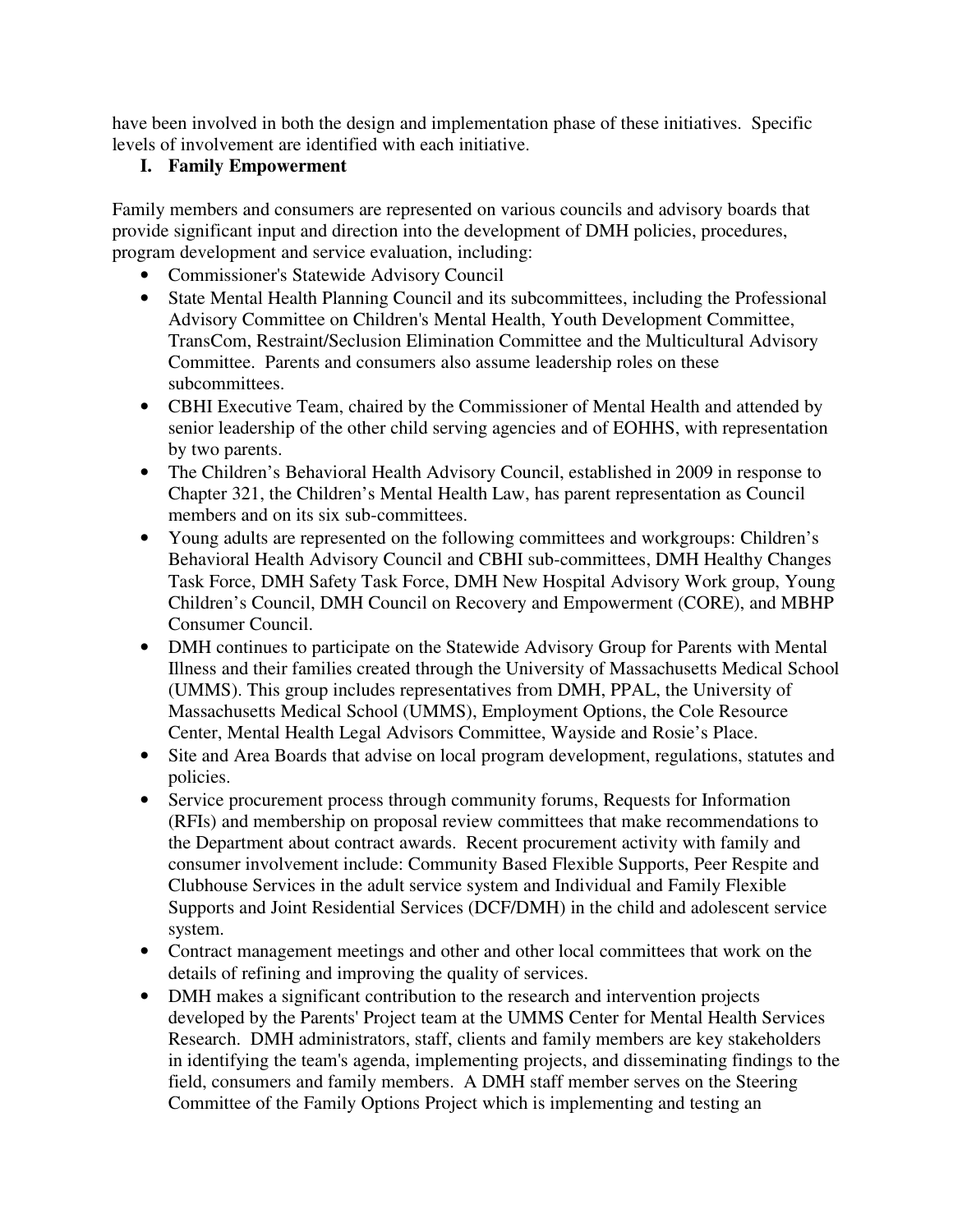innovative psychosocial rehabilitation intervention for parents with serious mental illness and their children. Researchers from the UMMS and Employment Options, Inc., a psychosocial rehabilitation clubhouse agency, are partnering to study both the process of implementing a family intervention and its outcomes.

During the last several years, DMH strengthened the infrastructure and supports for consumer, youth and family involvement in policy and program development with the goal that all policy and program development is guided by consumer and family voice.

- In FY11, the DMH Commissioner issued a Directive that set forth a procedure to provide consumers and family members with stipends and travel reimbursement for participation in policy development and planning activities.
- Also in FY11, DMH established the CORE (Council on Recovery and Education), as a consumer council to provide the consumer perspective on emerging and ongoing DMH policy and programming initiatives; enable DMH senior and other staff to have access to consumer thinking on a range of issues facing the Department; and disseminate key information from DMH statewide, regionally and locally.
- The DMH Director of Policy tracks consumer, youth and family involvement in policy and program development, solicits feedback on their experience, and modifies the processes used to engage consumers and families as needed.
- In FY12, DMH promulgated an Electronic Device Use Policy. The policy establishes the standards and procedures for the possession and usage of Electronic Devices at DMH inpatient facilities. A workgroup of consumers and other interested stakeholders developed recommendations which were used as the foundation for the policy. The policy recognizes that Electronic Devices are often people's primary link to the community and for an individual hospitalized, maintaining this connection facilitates their own recovery and successful re-integration into the community.

DMH also contracts with the Parent/Professional Advocacy League (PPAL), the state chapter of the National Federation of Families for Children's Mental Health and statewide organization responsible for making sure that the voices of parents and family members of children with mental health needs are represented in all policy and program development forums both within DMH and in other state agency and interagency forums. PPAL efforts to promote family empowerment include:

- Training to a network of forty-three family support specialists to enhance their advocacy skills.
- Regular communication with the local support groups facilitated by family support specialists. This communication is used to solicit input on proposed changes to state and federal laws, regulations, and program designs that affect children with mental health challenges.
- Feedback from PPAL to DMH staff about problems that parents are experiencing in regard to service access and quality based on information from support groups, surveys that it conducts, and calls to the office. PPAL members have also been frank about the fact that, beyond the child identified as the client, family members often have their own needs, and PPAL has advocated for service provision that is built on an understanding of the needs and strengths of both the child and the family.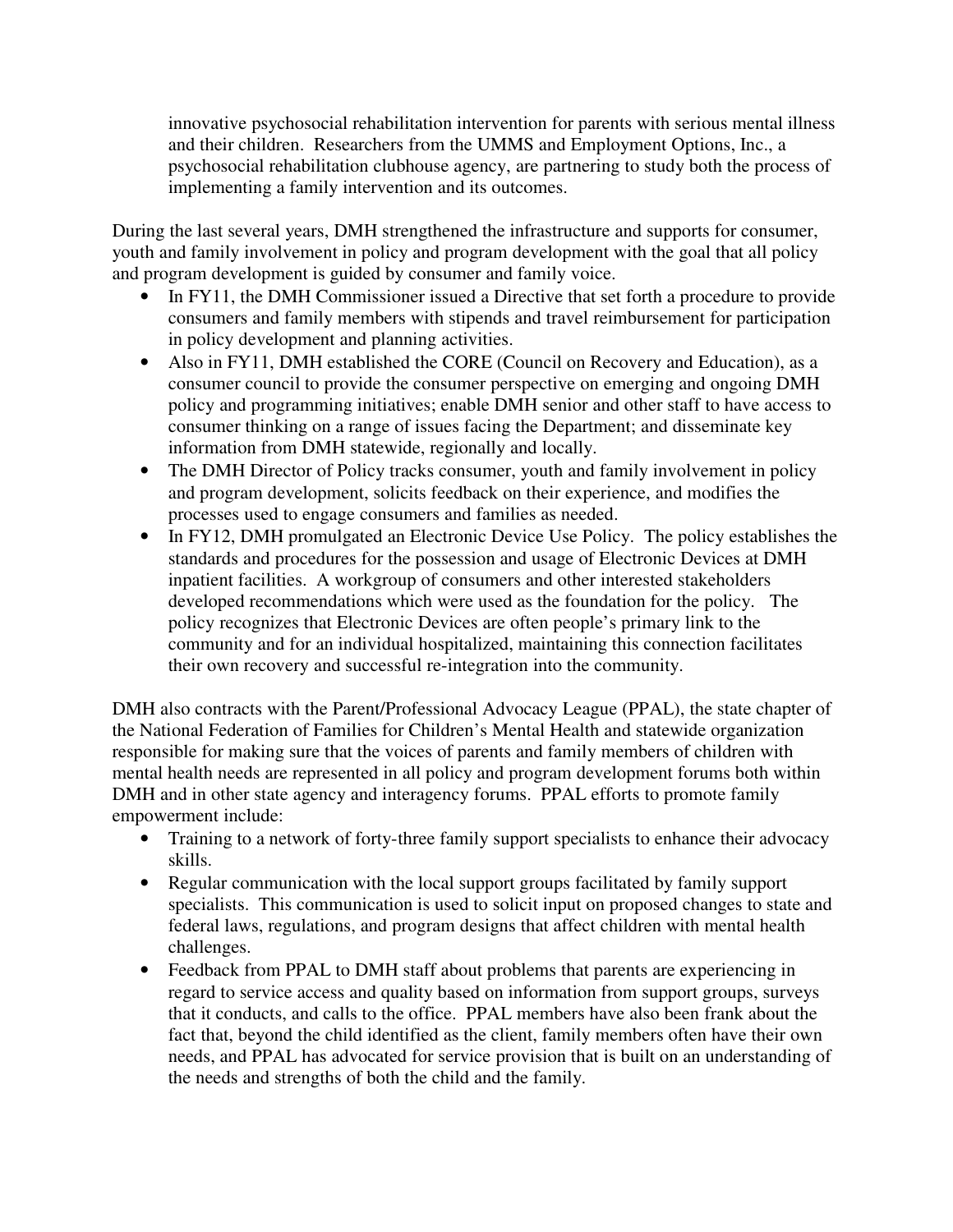• Development of a model for the training and certification of family specialists in statefunded activities, including the Family Partners working in the CBHI Community Service Agencies (CSA) and the DMH Family Support and Systems Specialists working in the community and as part of the Mobile Crisis Teams

## **New Initiatives for FY13:**

- In FY13, DMH opened the Worcester Recovery Center and Hospital (WRCH), a 320bed, state-of-the-art psychiatric facility. In planning for the WRCH opening, the DMH Director of Policy convened a workgroup of families, consumers and other interested stakeholders to inform the development of the policies, procedures and the environment of care at this new facility. This diverse workgroup met weekly over a six month period and developed a set of recommendations on issues that promote recovery and are important to consumers and families, including the environment that greets patients and visitors, admissions process, discharge and treatment planning, visitors processes, and staff training. The recommendations were distributed to DMH senior leadership and the new facility steering committee where they are currently being utilized in developing the policies and procedures for WRCH.
- In FY13, DMH will procure Adult Clubhouse Services and Child/Adolescent Joint DMH/DCF Residential Services. Consumers and family members will be involved in the procurement process, including representation on proposal review committees.
- DMH recently contracted with PPAL to conduct a statewide survey of parents regarding the role and importance of respite care in maintaining youth at home and in the community. The results of the survey are currently being tabulated.
- The State Mental Health Planning Council subcommittees remained active this year and provided significant input into policy and program development. Examples of subcommittee activities that included substantial family member and consumer involvement include:
	- o Professional Advisory Committee on Children's Mental Health (PAC): Ongoing involvement and monitoring of the Children's Behavioral Health Initiative and planning for medical homes.
	- o Youth Development Committee: Participation in the STAY (Success for Transition Age Youth) Together Grant (described in the Interagency Collaboration Section), trainings for GLBTQ Youth and on youth/young adult employment, and development of youth website with EOHHS
	- o Multicultural Advisory Committee (MAC): Continued participation in other advisory bodies of the Department and community groups and organizations. MAC members are involved with planning and implementation of cultural and linguistic competence strategies to reduce disparities.
	- o Restraint/Seclusion Elimination Committee: Renewed engagement with senior and facility leadership, including development of a revised safety tool, increased communication, expanded committee membership, and inclusion in policy development.
	- o Parent Support Subcommittee: Continued engagement of agency senior leadership following a successful interagency forum in October 2011 in partnership with DMH, Department of Children and Families Mass Health Behavioral Health Unit and the Department of Transition Assistance; implementation of a survey of parenting needs;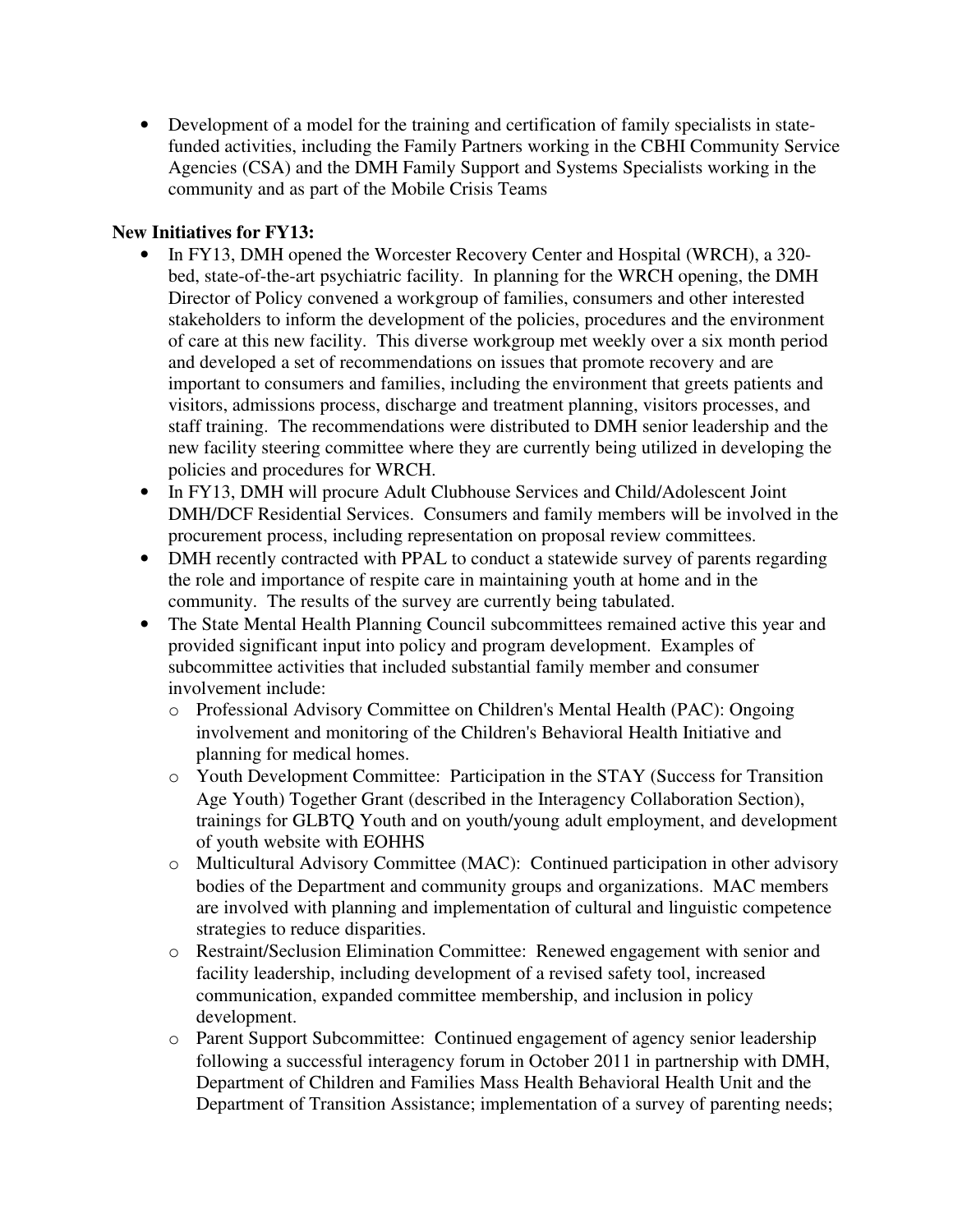development of a public information campaign; and a focus on the needs of young adult parents

- o TransCom: Prepared an updated document on *The Developing Peer Workforce in Massachusetts,* which provides a context and recommendations for the successful integration of mental health peer specialists into the workforce.
- o Planning Council Steering Committee: Continued involvement in developing the agenda for meetings and facilitating the business of the Council.

# **II. Family Leadership**

DMH provides and supports numerous opportunities for families and consumers to enhance and develop leadership and advocacy skills, including:

- NAMI's "Family to Family" curriculum utilizes a train-the-trainer model to help families learn essential skills relevant to caring for a family member with mental illness and become knowledgeable about available interventions and resources. Trainers run groups in their local areas and thus continue to build an informed family base. In addition, NAMI trains family members to co-facilitate support groups for families.
- Parents of DMH clients participate in trainings offered through Families Organizing for Change that focuses on advocacy strategies.
- PPAL provides monthly trainings for family support specialists that build skills in specific areas, such as effective advocacy with schools and insurers and evidence based treatments. PPAL has also provided training on family empowerment for parents of Medicaid enrollees.
- Family support funds are used to pay for expenses associated with attending conferences and trainings.
- Parents from across the state attend and often present at the annual national conference of the Federation of Families for Children's Mental Health, the annual children's mental health research conference sponsored by the Research and Training Center of the University of South Florida, and the annual Building on Family Strengths conference sponsored by the Research and Training center of Portland State University.
- Parents co-chair the Family Advisory Committee of the Massachusetts Behavioral Health Partnership (MBHP) and are represented on the EOHHS Children's Behavioral Health Advisory Council. Parents serve on the Department Elementary and Secondary Education's Statewide Advisory Committee for Special Education and on its newly formed Advisory Council on Behavioral Health in the Schools, a mandate of chapter 321, the children's mental health law.
- The Young Adult Policy Team, created through a partnership with the Transformation Center, is comprised of young adults who receive leadership training and coaching as they participate on the subcommittees of the Children's Behavioral Health Advisory Council. In FY12 the YA Policy Team conducted a survey of youth in DMH residential programs to inform the DCF/DMH residential procurement.
- The Transformation Center, Massachusetts' statewide consumer technical assistance center, conducts annual peer specialist trainings. There are currently over 300 people who have graduated from these trainings and received certification. The Transformation Center also offers a Massachusetts Leadership Academy, which has focused the last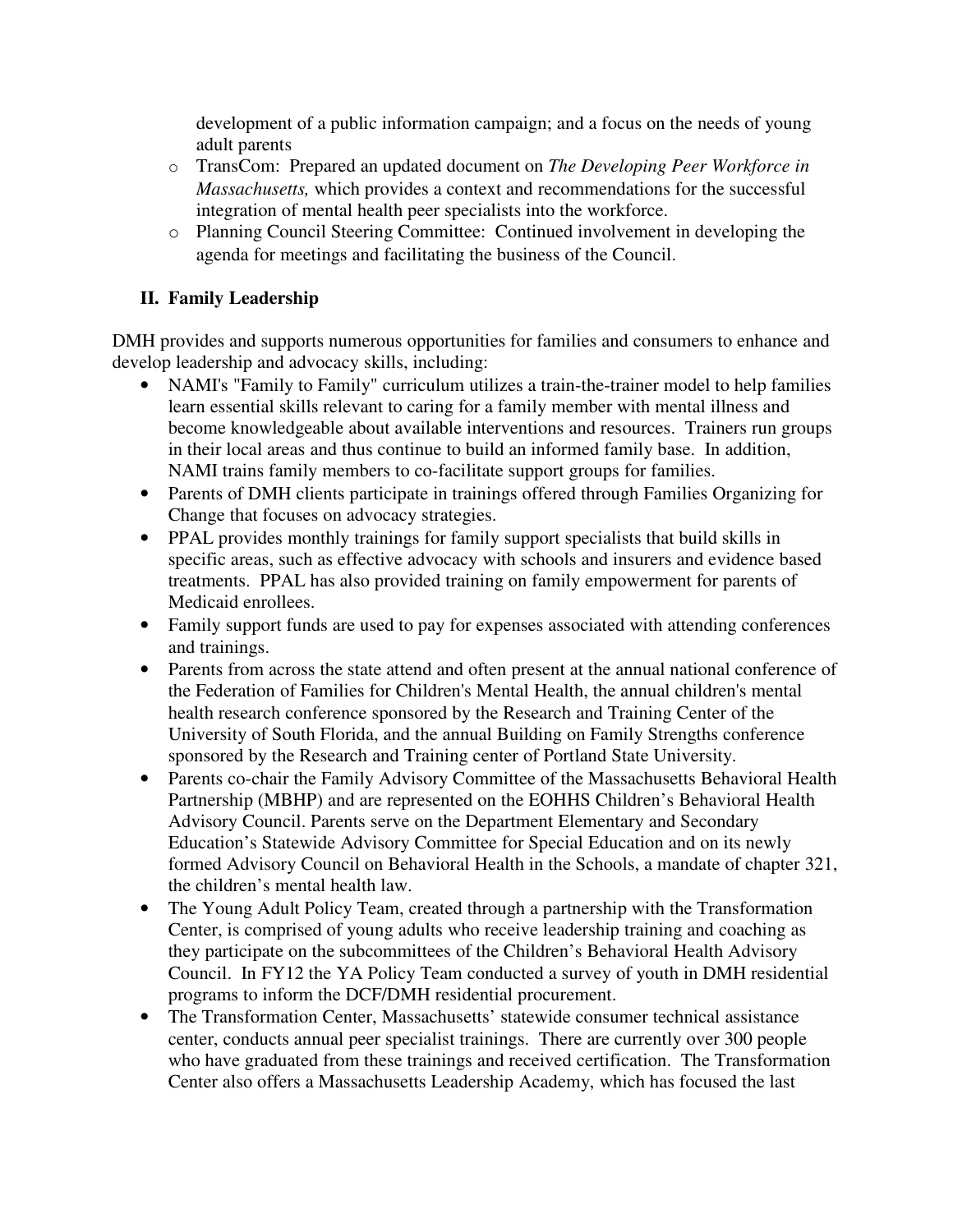several years on increasing leadership skills and opportunities among multi-cultural populations.

- The Transformation Center participates on training teams with DMH and several leading national consultants to provide training on person-centered planning and traumainformed care.
- A DMH-convened workgroup created definitions and job descriptions of peer and family support workers to be utilized in advancing policy development, funding opportunities and implementation.

#### . **New Initiatives for FY13:**

DMH is developing new opportunities to support families and consumers in developing and exercising their leadership and advocacy skills.

- In FY12, the DMH Commissioner announced the reorganization of the Office of Consumer Affairs into the Office of Recovery and Empowerment in recognition of to further support DMH in expanding its peer workforce, informing the system on the principles of consumer choice, and raising awareness among the mental health community and the general public of DMH's commitment to Community First. DMH expects to hire a new Director of the Office of Recovery and Empowerment in FY13. The staff in this newly reorganized office continues to serve as integral members of DMH's Executive Team, Senior Management, and other key committees.
- In addition, staff from the Office of Recovery and Empowerment chair the CORE and a statewide peer worker forum that provides support to peer workers and a mechanism to bring forward issues to DMH senior leadership.
- In June 2012, DMH participated in an interagency summit hosted by the Lieutenant Governor and sponsored by the Departments of Early Education and Care (DEEC) and Children and Families (DCF) with the goal of identifying opportunities for strengthening information, referral, supports and services to adoptive families in the Commonwealth. The Summit, the first Massachusetts Post Adoptive Summit, provided leaders in Massachusetts with the opportunity to hear from national and local experts about best practices, national trends, and what is currently in place within the Commonwealth. Attendees included families, youth and adult adoptees, professionals, policymakers and practitioners who participated in discussions on key topics impacting adoptive families and developed a blueprint for improving services and supports to adoptive families.
- There are new opportunities for young adult training and employment with the awarding of a five year grant to create and sustain "The Learning and Working during the Transition to Adulthood Rehabilitation Research and Training Center" at UMass Medical Center. This Center has created eight part-time employment positions for peer mentors and is focused on the successful completion of education and training to assist young people (14-30) with serious mental health conditions move into rewarding and sustaining work lives.
- DMH continues to work to advance the participation and professionalization of parents and caregivers working in the system of care for children and youth with SED through DMH's parent support network and its commitment to supporting and advancing the role of family partners and other parent/family support providers.
- The Youth Development Committee of the State Mental Health Planning Council recently held a special meeting, "Transition Age Youth & Employment: Research,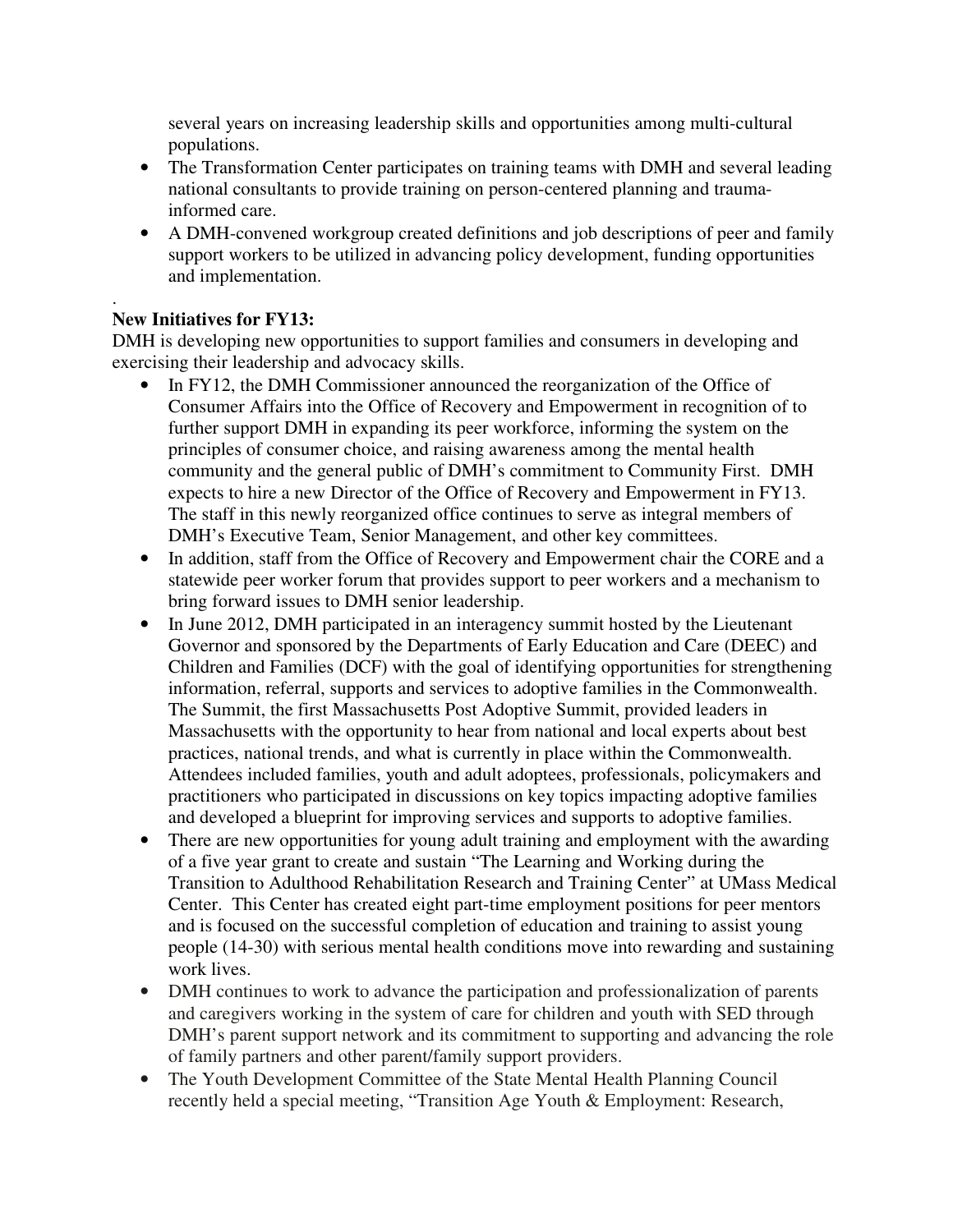Experiences & Remembrances", which featured presentations and experiences from young adults as well as national experts and researchers on young adults in transition.

• The DMH workgroup that developed definitions, job descriptions and a job series for peer and family support workers is currently developing recommendations for an organizational structure, staff training and further definition of the job series.

# **III.Family Support Resources and Funding**

DMH is re-designing its community-based service system to improve the flexibility of services to meet the needs of consumers and families and to increase consumer, youth and family voice and choice. Family and individual support is embedded within a number of these services. Parents are usually the legal guardians and the ones responsible for their children's care; therefore most child and adolescent services and activities are designed to support parents in their role. DMH-funded services for adults with mental illness also provide support to families of adult clients, if the adult client has consented to having the family aware of his/her situation and are involved. Family support is provided for both clients living at home with mental illness and those who are not. For adults, these service systems promote independence while at the same time offer support to families of adult clients, many of whom continue to be key resources for their adult children, even when those children live out of the home. DMH will continue to work on the question of how to support family members of clients who are their own guardians who choose not to involve their families in their treatment, as those family members often feel distraught and frustrated by being cut out of the process of helping a loved one.

# **Case Management Services – Child and Adult**

- Virtually all case management for children, and some of it for adults, can be defined as family support, in that assisting an individual to access services they need provides benefits to the entire family.
- Case managers work with parents to develop a child's Individual Service Plan and check in with the family regularly. They are available to families to help resolve situations as they arise. DMH case managers can assist parents of child and adolescent clients who may have their own mental health and substance use issues to obtain appropriate services.
- For adults living at home, much of case management support is directed to assisting the family. Even if the adult is living out-of-home, case managers and providers work with the adult's family so long as the adult has given consent.
- Case managers for children, adolescents, and adults help families think through the impact of the affected person's mental health problems on their lives, identify their strengths and personal resources, as well as outside resources and supports to promote the client's recovery and growth.
- Case managers link families to assistance for themselves, as well as for the client, as part of the service planning process, and are often the people families turn to for help in case of crises and unexpected events. They work with clients and their family members to develop advance plans for managing crises and to minimize family disruption in times of unexpected events.
- Case managers authorize the provision of services which directly support the family's care giving capacity, help families get benefits for the client, and assist families in advocating with other entities for services and supports.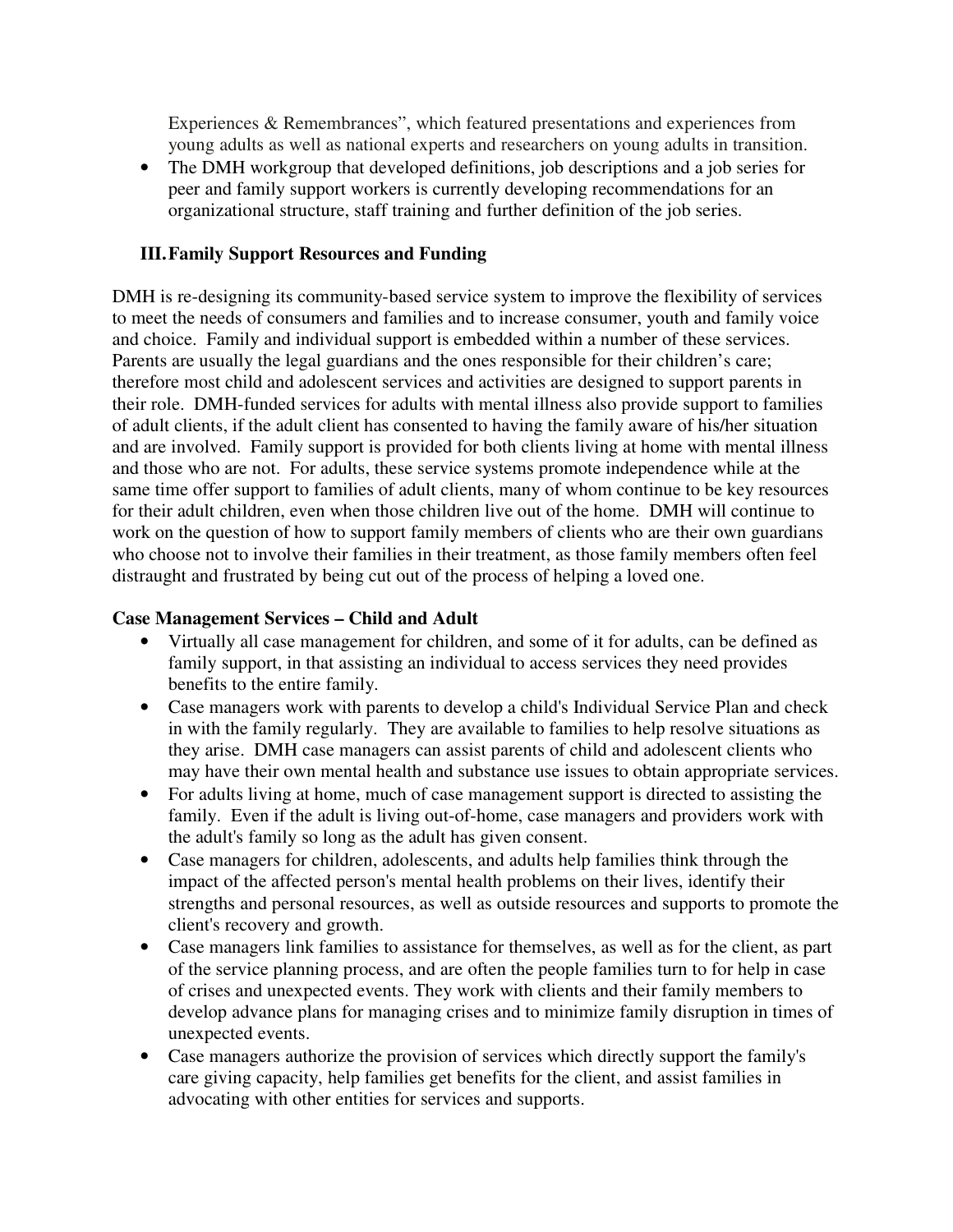• As a result of the implementation of CBHI, most children on MassHealth receive Intensive Case Coordination through the CSAs. Consequently, DMH does not provide case management to these clients, although DMH does authorize other non-Medicaid reimbursable services as needed and available. One of the goals of CBHI is to integrate services across public payers and to create a seamless delivery system for the youth and family. Collaboration between DMH and MassHealth is focused on that goal.

## **Individual and Family Flexible Support Services (IFFSS) – Child**

- Individual and Family Flexible Support Services (IFFSS) provide an individualized and targeted set of interventions and services intended to prevent out-of-home placement, sustain the youth with his/her family and community, and assist the youth to successfully function in the community. Through this Service, a youth and his/her family develop the skills, strategies and supports needed to live successfully in the community and to support the youth's ongoing development of age-appropriate social, emotional, academic and prevocational competencies. The IFFSS is designed to be highly flexible to meet the varying needs of youth with serious emotional disturbance and their families. Because of the wide variation in youth and family needs, and in family abilities and the capacity of the service system to meet those needs, services provided under Individual and Family Flexible Support Services encompass a range of highly individualized interventions that focus on the youth and his/her family. These include: (1) Family Systems Intervention; (2) Individual Youth Support; (3) Youth Support Group; (4) Collateral Contact/Consultation and (5) Flexible Pool Administration. Individual and Family Flexible Support Services are intended to support a coordinated approach to delivering services among the educational, therapeutic and other community services working with the youth and family. The Flex Support Service Components may be delivered individually or in combination to meet the individual needs of youth and their families.
- DMH re-procured IFFSS services in SFY12. Services were enhanced in order to improve the ways in which the network identifies, outreaches to, and supports families of children, youth, and young adults with serious emotional disturbance.

#### **Respite – Child**

• While respite care is mostly funded in IFFSS contracts, DMH also procured several respite care-specific contracts in SFY12. Respite is brief or short-term care of a child or youth with SED that is provided by adults other than the birth parents, foster parents, adoptive parents or legal guardian with whom the child/youth normally resides. Respite is typically used to give the parents/LAR and child/youth time away from each other in order to decrease stress and support the family system. Respite care may be provided in the home or in settings outside the home, including overnight respite facilities.

#### **Program of Assertive Community Treatment (PACT) – Adult**

• PACT is a multidisciplinary team approach providing acute- and long-term support, community based psychiatric treatment, assertive outreach, and rehabilitation services to persons served. Services are comprehensive, highly individualized and are modified as needed, through an ongoing assessment and treatment planning process. The majority of services are provided directly by PACT team members in the natural environment of the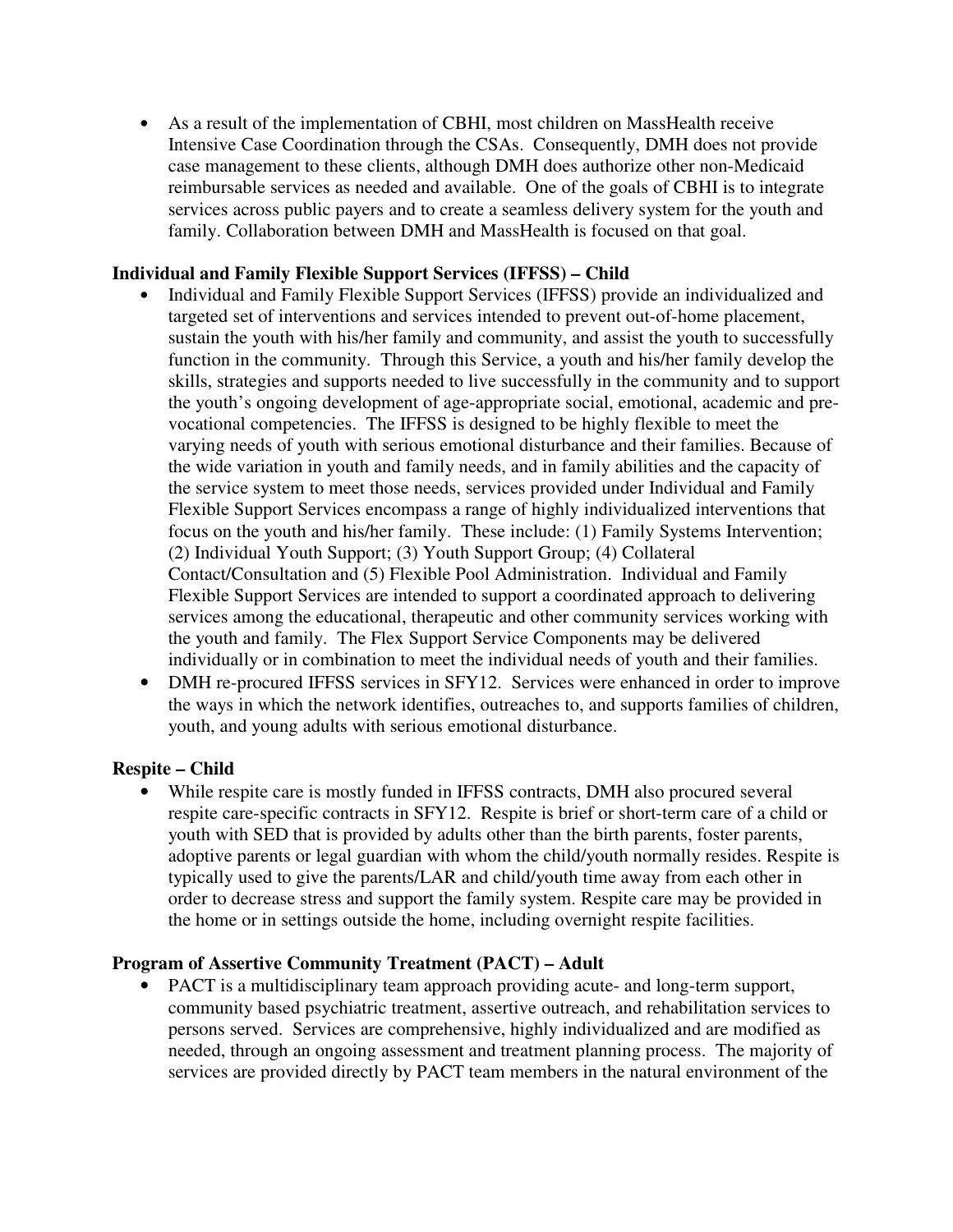person, and supports for the adult and family are available on a 24 hour, 7 day a week basis.

# **Community Based Flexible Supports (CBFS) – Adult**

• CBFS services support persons served as they increase their capacity for independent living and recover from mental illness. Services are individualized and delivered in partnership with each person served. The mix and intensity of CBFS services provided are flexible so as to meet each person's changing needs and goals. Family support, education, and involvement in the family member's treatment planning are included within the service model, with the adult client's consent.

# **Other Family and Individual Support Activities**

DMH funds some family support activities that are not restricted to individuals who have been determined eligible for DMH services.

- In FY12. DMH contracted with NAMI for \$244,738 and with PPAL for \$252,000. This funding supports educational programs for families. Both PPAL and NAMI offer trainings for providers to help them understand the family perspective and for community groups.
- In addition, DMH contracts with M-POWER/The Transformation Center for \$820,383 to serve as the state's consumer-run technical assistance center, conducting the certified peer specialist training program and providing supervision, support and training the peer workforce, including those employed at Recovery Learning Communities and Community Based Flexible Support services.
- In each Area, DMH funds at least one family support specialist to assist individuals by telephone and to facilitate parent support groups that offer emotional support, provide education about mental health needs and state of the art treatment, teach advocacy strategies, and promote self-help for parents or other caregivers. Family support specialists are sensitive to the challenges of parents who may have mental health needs themselves, and the specialists are trained to support parents in accessing appropriate services. Parents in the support groups decide how the group can best meet their needs and often invite community members and various professionals to provide technical assistance and training on selected topics. Services available through these family support specialists are available to all parents of children and adolescents with behavioral, emotional or mental health challenges, whether or not their child is involved with a state agency and regardless of insurance coverage. The total dollar amount in Area-based contracts for family support in FY11 is \$3,164,851 and reflects in its entirety services provided by locally-based family support specialists. Parent education, parent support groups, training and leadership development, and parent mentoring activities are some of the activities offered with these funds. By enabling parents to increase their knowledge and get emotional and practical support from other parents, these activities empower many families to support their child's needs without the necessity of formal state agency involvement.
- DMH also provides \$57,350 in funding to the Clubhouse Family Legal Support Project (CFLSP), which was established in 2000 and is also supported by the Massachusetts Bar and the Boston Bar Foundations. The project attorney, working with the Mental Health Legal Advisors Committee legal team and several clubhouses, provides legal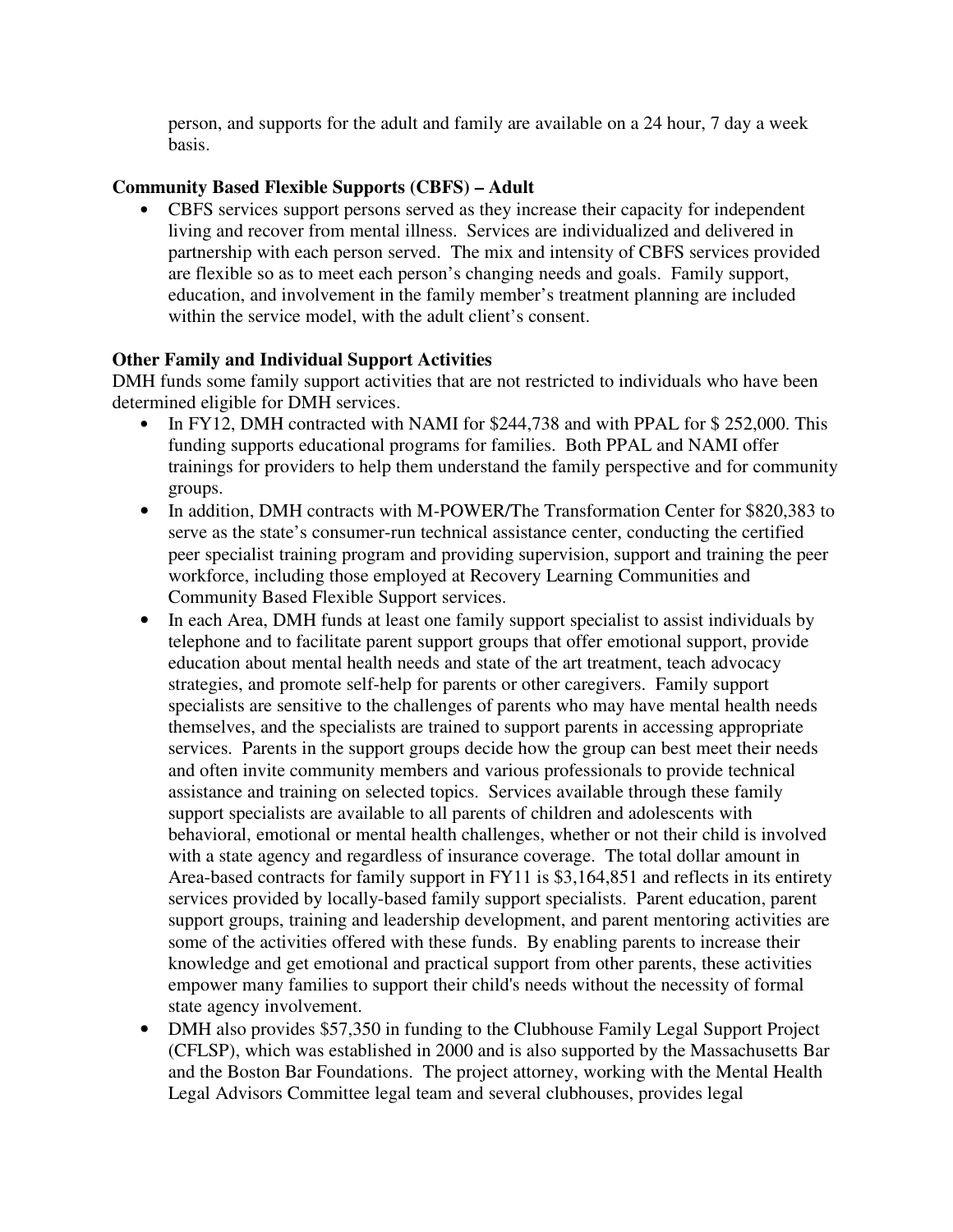representation to low income parents with mental illness who are at risk of losing custody and/or contact with their children. The project is proving effective in helping some parents regain or retain custody and others gain visitation rights.

• DMH funds six Recovery Learning Communities (RLCs) for \$2,869,738. The RLCs provides peer-to-peer support to individuals with serious mental illness. It is expected to serve as a "hub" in its respective DMH Area. The RLC Program is a resource and referral center that provides general information on topics of concern to peers. The information focuses on community resources and programs. Services may be offered in a variety of settings; at the RLC Program site, community mental health centers, inpatient hospitals, generic community settings, town hall, fairs, shopping mall, etc. Services include: providing and/or referring to a wide range of peer to peer support services; supporting the providers of peer-to-peer support through training, continuing education, and consultation; and linking together peer-operated services and supports for the purpose of creating a network.

As noted above, DMH provides flexible funding to families of children and adolescents through individual and family flexible support and/or intensive wraparound contracts with mental health providers. If the DMH Individual Service Plan that is developed collaboratively by the case manager and the parent or guardian calls for family support, the family is referred to the flexible support/wraparound provider. This provider then develops an initial plan with the family, indicating the family support services to be provided by the agency's staff, by services purchased on behalf of the family, or through vouchers given to the family. The provider is responsible for assuring that expenditures support the treatment goals for the child or adolescent. Supports are changed to address new needs or circumstances with the agreement of the family and the provider.

In addition, DMH has taken concrete steps through use of the internet and printed materials to improve awareness of mental health services and has modified its application forms for authorizing DMH services. These changes were designed to streamline paperwork, link consumers and family members with appropriate services in a more efficient manner and to provide consumers and family members with a user-friendly process that focuses on their desired outcomes and goals. Since these changes were made, there has been an increase in the percentage of completed applications for services.

# **New Initiatives for FY13:**

DMH continues its redesign of adult and child services. For children and adolescents:

- DMH and DCF are jointly reprocuring their residential services system.
- Family Partners have been built into the design, this primarily the result of family feedback at dozens of Family Forums across the Commonwealth convened by DMH and DCF. With initial DMH funding, PPAL began work on a training and certification process for parent support providers and will continue this work in coordination with the joint procurement planning team and CBHI during FY12 and FY13.

# **Within the adult system:**

• DMH procured a new service, Peer-Run Respite in the Central-West Area, Peer-Run Respite Services provide a temporary place, in a home-like environment, where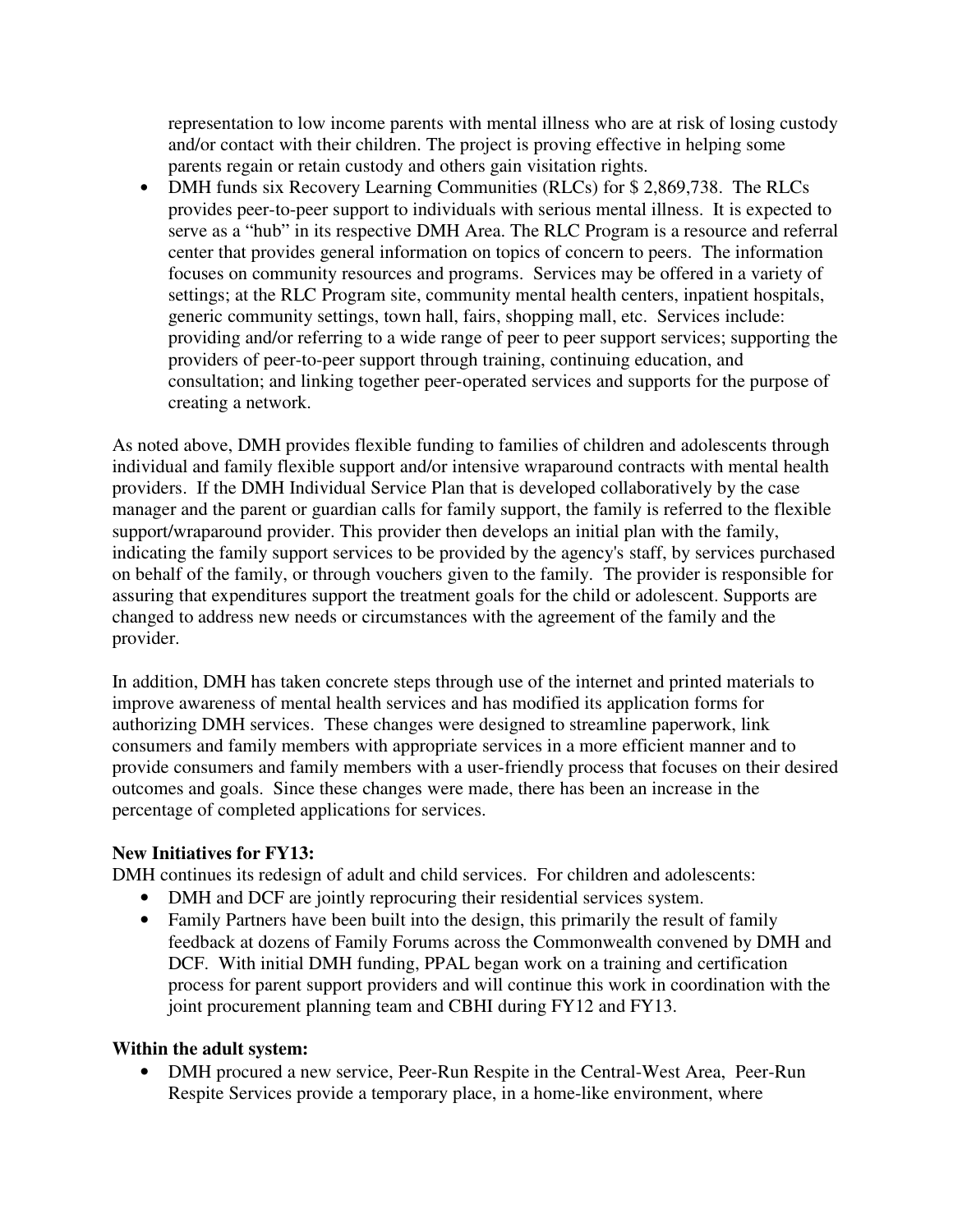individuals in emotional distress and/or emergent stay overnight on a short-term basis. All direct-care staff are Certified Peer Specialists. The service will be implemented in FY13.

• DMH plans to re-procure Clubhouse services in FY13 to address unmet needs in the current system and focus on goals of employment and community integration. Clubhouse Services is a psychosocial rehabilitation service that provides supports through a membership-based community center. Clubhouse Services assists people served to recognize their strengths, develop goals, and enhance the skills people determine are needed to live, work, learn, and participate fully in their communities. Components of Clubhouse Services includes: linkage to community resources, housing supports, employment services, education services, health and wellness services, social and recreational services, transportation services and empowerment and advocacy.

# **IV. Accessing Services and Supports**

The legislated mission of DMH calls for a focus on serving adults with serious mental illness and children and adolescents with serious emotional disturbance who have continuing care needs that cannot be addressed by acute care services. DMH's budget is predicated on the assumptions that the acute care sector will fulfill its role, in that insurers included under the state's parity legislation will fund the mental health services identified in the legislation, and those generic community agencies and organizations, given some assistance, can and will serve most children and adults, including those with mental health needs. In September of 2009, DMH and the Division of Insurance issued a joint Bulletin clarifying Intermediate Care and Outpatient Services covered under the Massachusetts Mental Health Parity Law.

 One approach DMH has taken to assuring access to services is to foster educated consumers and families who can advocate for high quality acute care services and necessary funding. It should be noted that for adults, unless the parent is the legal guardian, DMH cannot contact the family without the client's permission. Thus, outreach work targets both families and adult consumers themselves. DMH does extensive outreach and training with community agencies and organizations to make them aware of DMH services including services such as education and family support activities sponsored by NAMI and PPAL. In addition, DMH is also increasing its communication and publicity activities.

- DMH funds entitlement specialists who provide training and who work with consumers and families around access to the full array of entitlements and supports for individuals with mental health problems, including Medicaid, private health insurance coverage, SSI and SSDI, housing and legal aid.
- PPAL offers a variety of supports through its network of family support specialists to more than 4,000-5,000 families and trains 500 families, youth and providers each year. More than 100 parents and youth sit on policy making committees and PPAL provided training to Family Partners involved with CBHI's mobile crisis initiative in both FY10 and FY 11. Data is collected annually from families with almost 500 respondents highlighting their experiences and priorities. These data are shared with DMH on a regular basis and assists in the development of program designs for reprocurement purposes.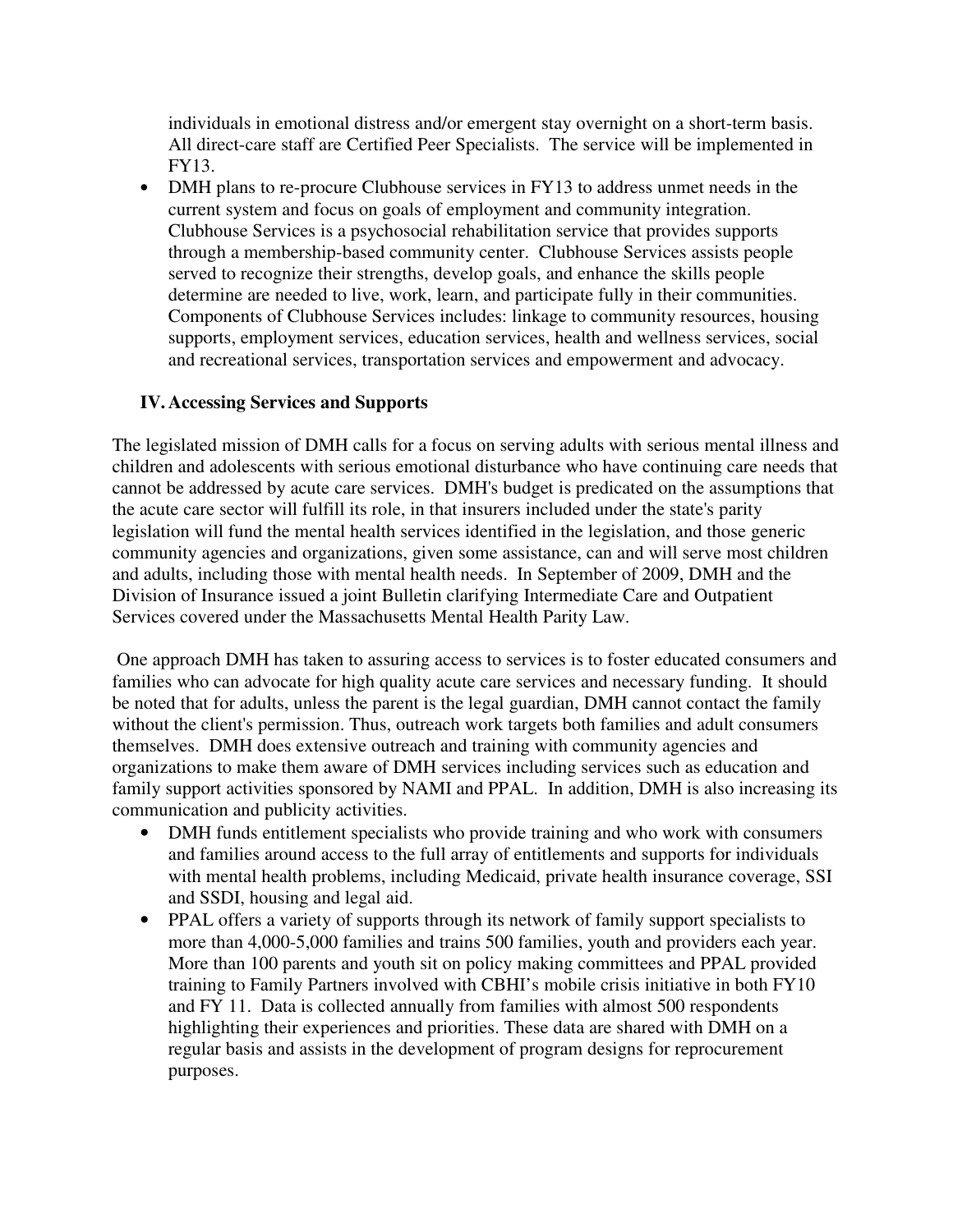- NAMI has a statewide information and referral line that services thousands of callers a year. Through these calls and other requests, NAMI-MASS mails and distributes approximately 10,000 informational packets a year, covering topics ranging from the basics of mental illness to issues surrounding guardianship. The PPAL Central Office distributes a newsletter to more than 4,000 individuals. Area-based parent coordinators, part of the PPAL family support network, serve as local information and referral resources.
- DMH also works collaboratively with Adoptive Families Together, the Federation for Children with Special Needs, and Massachusetts Families Organizing for Change, an organization focused on individuals with developmental disabilities and mental retardation which is increasingly drawing families whose children have behavioral health problems, to assure that they know about DMH services.
- DMH provides training to acute care psychiatric units, and to other state agencies such as the Department of Children and Families to keep them abreast of DMH services and service authorization requirements.
- The six regionally based Recovery Learning Communities are also taking on an increasing role in providing information, referral, and outreach activities.
- Several organizations, including PPAL and the Transformation Center added features to their websites, including blogs and chat rooms that are responsive to the needs of a variety of consumers and family members.
- In particular, the Child and Adolescent division worked through the Transitional Age Youth Initiative to increase media involvement through increased development of Area newsletters and youtube events, creation of videos, and greater utilization of the yakyak website. Yakyak is a website developed by the Youth Development Committee as a forum for young adult conversations.
- The toll-free Consumer Help-line at DMH fields calls from families as well as from clients. In FY11, the line received a total of 687 calls including 227 from individuals who identified themselves as consumers and 224 from family members. DMH has noted a drop in calls to the DMH Consumer Help-line due to the availability of other reliable sources for assistance such as the Transformation Center, PPAL, Recovery Learning Centers and NAMI. In addition, the Consumer and Family Resource Guide (see below) has been available on the DMH website for several years and can easily be viewed and printed by the general public. DMH is working with EOHHS to develop a plan to better align its state-operated and supported information and referral lines to create operating efficiencies and to improve access to consumers and families.
- DMH publishes several resource guides, which are also accessible on the DMH internet site, including:
	- o **The DMH Consumer and Family Resource Guide** is a listing of information and referral resources made available from the DMH Information and Referral Line. The guide is tailored for the needs of consumers and families and provides information and referral in a variety of categories from accessing DMH services to listings of consumer organizations to contact information for legal resources for consumers.
	- o **The DMH Young Adult Resource Guide** is an updated guide reflecting the changing needs of the young adult population in DMH as well as those services and supports that accompany the young adult's journey through education, employment, transportation, and housing. The guide is intended for young adults who need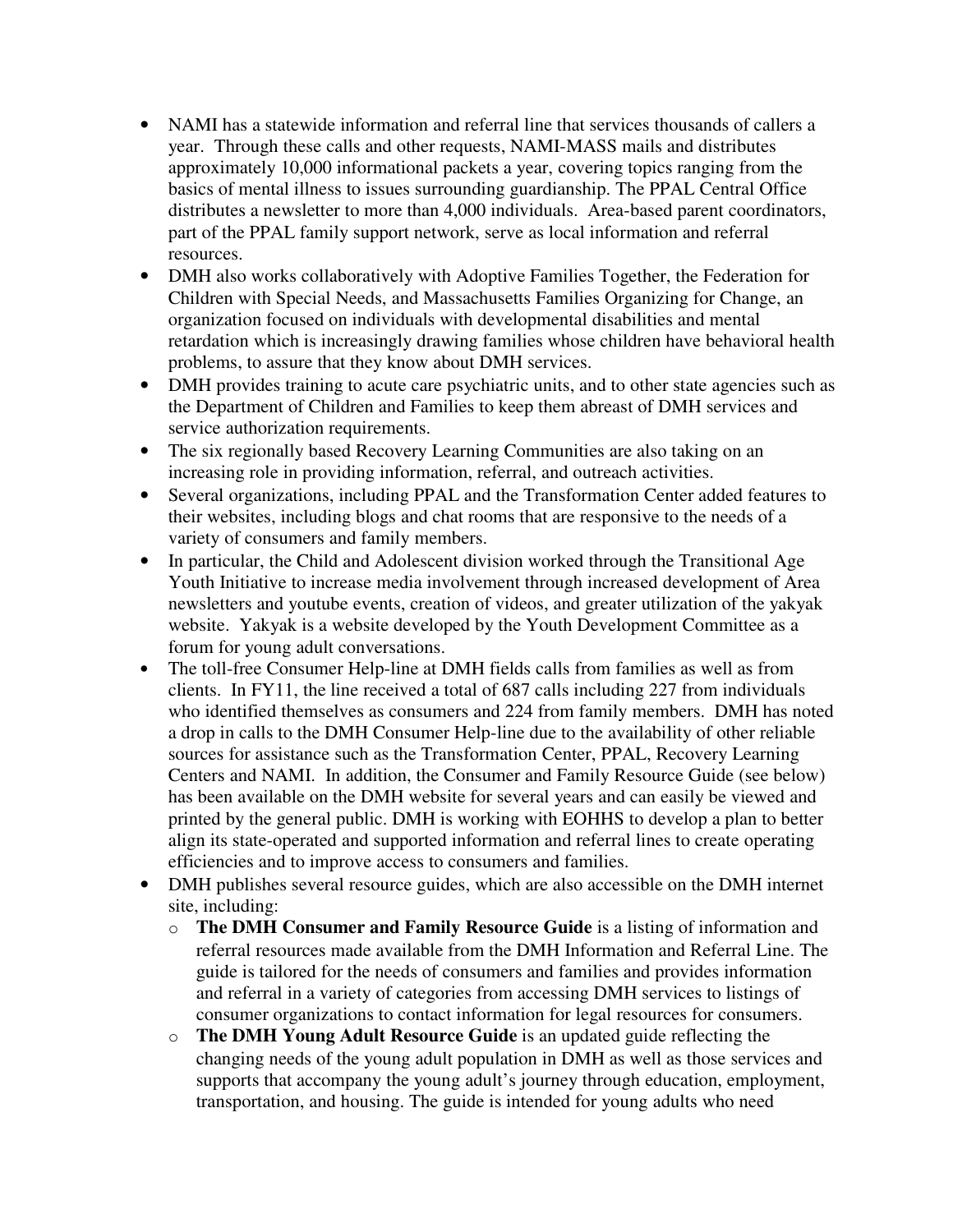assistance in navigating these areas so that they may achieve their goals of recovery and become successful, independent adults who live and thrive in the community.

- o **Creating Positive Culture of Care Resource Guide** provides information and resources that promote emerging promising practices and interventions, sensitivity to trauma, respecting and empowering children and families, and focusing on resiliency. The goal of the Guide is to promote strength-based care and reduce the use of seclusion and restraints in licensed and contracted child and adolescent hospitals and residential treatment programs.
- General community information campaigns are conducted by the Massachusetts Association for Mental Health (MAMH) as part of its campaign to combat the stigma of mental illness. Media are particularly involved during the month of October to promote the National Depression Screening Day, and also during May, which has been designated nationally as Mental Health month. The first week in May is Children's Mental Health Week. The DMH Areas and family support specialists sponsor numerous activities to increase knowledge about child mental health and the successes that youth with mental health issues can achieve. Local activities have included photography shows of work done by youth, Area-wide conferences with youth performances, and distribution of informational materials to libraries, schools, and pediatricians' offices.
- DMH and the Department of Children and Families continue to collaborate to assure that caregivers with mental illness involved with the child welfare system receive the services they need. In January 2002, DMH changed its adult eligibility guidelines to require that adult applicants be asked if they are involved with the Department of Children and Families and if so, to offer short-term DMH services while their applications are being considered. The DMH Request for Services asks all adult applicants if they are parents, as any individual involved with the mental health system may need parenting support.
- In August 2009, DMH promulgated revised service planning regulations which were designed to incorporate the planning processes that are integral to DMH's new service model, Community Based Flexible Supports (CBFS). The regulations describe the Individual Action Plans (IAPs) required to be developed by CBFS providers, and distinguish them from Individual Service Plans (ISPs) developed by DMH case managers. The planning processes focus provider and consumer attention on consumer voice and choice, and are driven by a commitment to the principles of recovery. The regulations also shift the process away from categorical DMH eligibility to one of service application and approval. The purpose of this shift is to emphasize the matching of consumers who meet clinical criteria to specific services that DMH offers and has available, as opposed to a less well-defined "eligibility" for any or all DMH services.

#### **New Initiatives for FY13:**

DMH continues to monitor the impact of redesigned services in the child and adult systems to ensure that they are accessible to consumers and families.

# **V. Culturally Competent Outreach and Support**

The Department is committed to culturally competent care. All services are made accessible to individuals and families as needed. If English proficiency is limited, then interpreter services are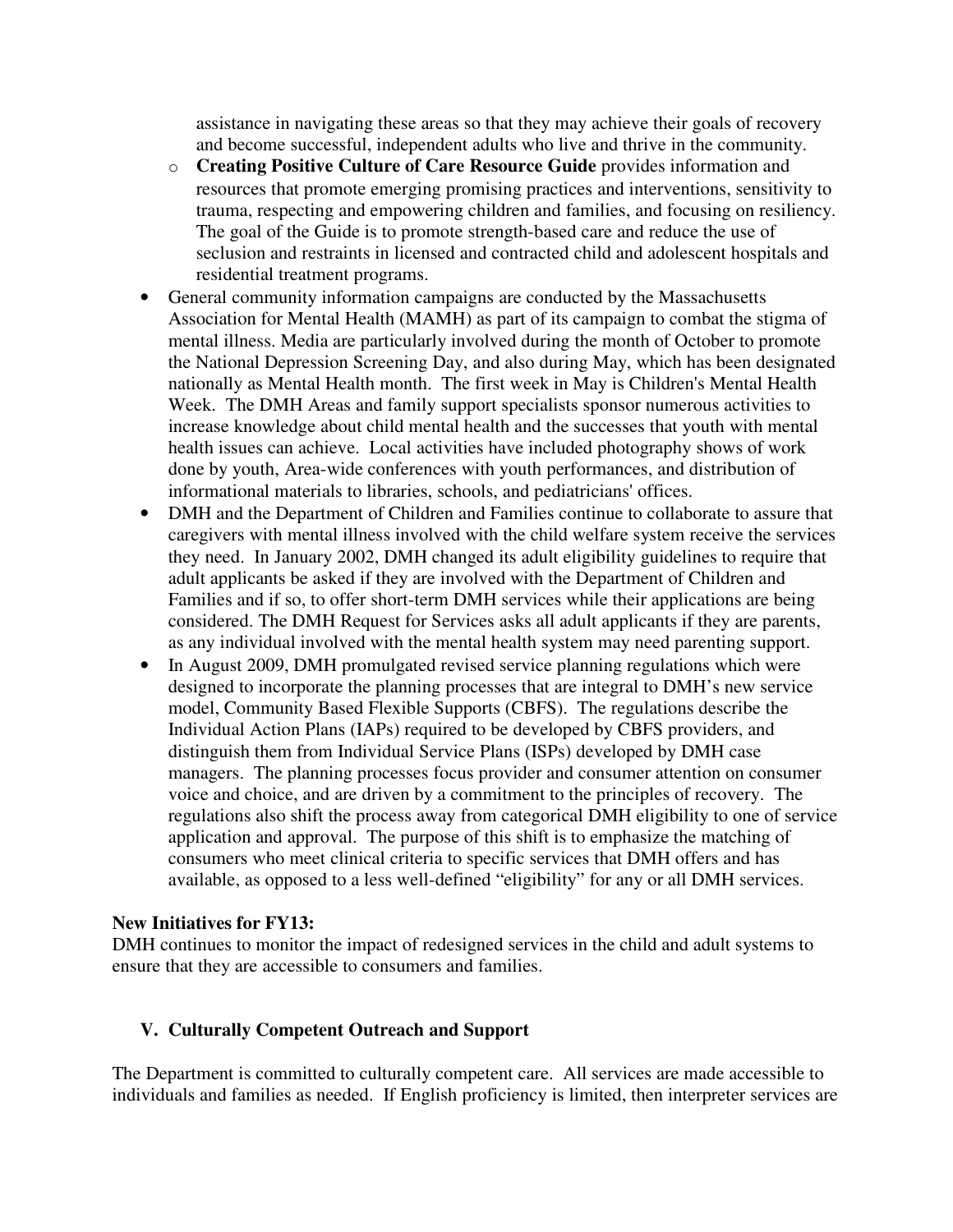made available. Likewise, interpreters are made available for individuals who are deaf and hard of hearing. DMH attempts to insure that all written materials are available in the client's preferred language. Translations are done, as needed, for individuals for client-specific matters.

The Office of Multicultural Affairs (OMCA) has the structural and functional responsibility and accountability for developing DMH's cultural and linguistic competence and all aspects of cultural competence in the mental health service delivery system for children and adults. Included in the OMCA activities are:

- Coordination of statewide interpreter and translation services
- Development of a language assistance program based on census tracking, client language data tracking and points of contact between DMH Areas, Sites and DMH hospitals and the client population
- Implementation of the DMH Cultural & Linguistic Competence Action Plan. The SFY11-12 DMH Cultural Competence Action Plan establishes goals, objectives and timelines for the integration of cultural and linguistic competence into Community Based Flexible Support Services and Children's Behavioral Health Initiative services.
- Implementation of the DMH Language Access Plan which defines the actions DMH is taking to ensure meaningful access to DMH services, programs and activities on the part of persons who have limited English proficiency

Examples of accomplishments and activities of DMH under the leadership of OMCA include:

- Participation in the planning and implementation of five federally funded community programs to increase access and cultural and linguistic competent care
- Provision of technical assistance to increase the participation of diverse population in four consumer, family and community focused programs
- Planned and implemented the Community of Practice (CoP) for 7 Children's Services Agencies (CSA) across Massachusetts to become more culturally and linguistically diverse organizations, increase access to diverse populations and improve quality of care. The goal of the CoP is to develop organizational, cultural and linguistic competence for the CSAs to include a forum for discussion, coaching and uptake of practice strategies and a minimum of one action responsive to the diverse needs of underserved populations and the workforce.
- Development of two reports on culturally adapted treatment and best practice models:
	- o Current culturally adapted treatment models for adolescents with depression
	- o Trauma on social, emotional and cognitive development of children
- Consultation to DMH direct care staff and providers on cultural issues that affect the care and recovery of multicultural and Limited English Proficient clients and assisted staff in conducting cross cultural assessment, formulation and treatment planning and provide information and referral for services when needed.
- As a member of the Child and Adolescent Needs and Strengths (CANS) Cultural Consideration Domain Development Team, development of the domain questions and the online learning tool for CANS users.
- Continued consultation on the inclusion of cultural and linguistic diverse clients in the annual DMH consumer and family member satisfaction survey
- Provision of "Clinical Competence in Working with Culturally and Linguistically Diverse Clients" training to DMH and providers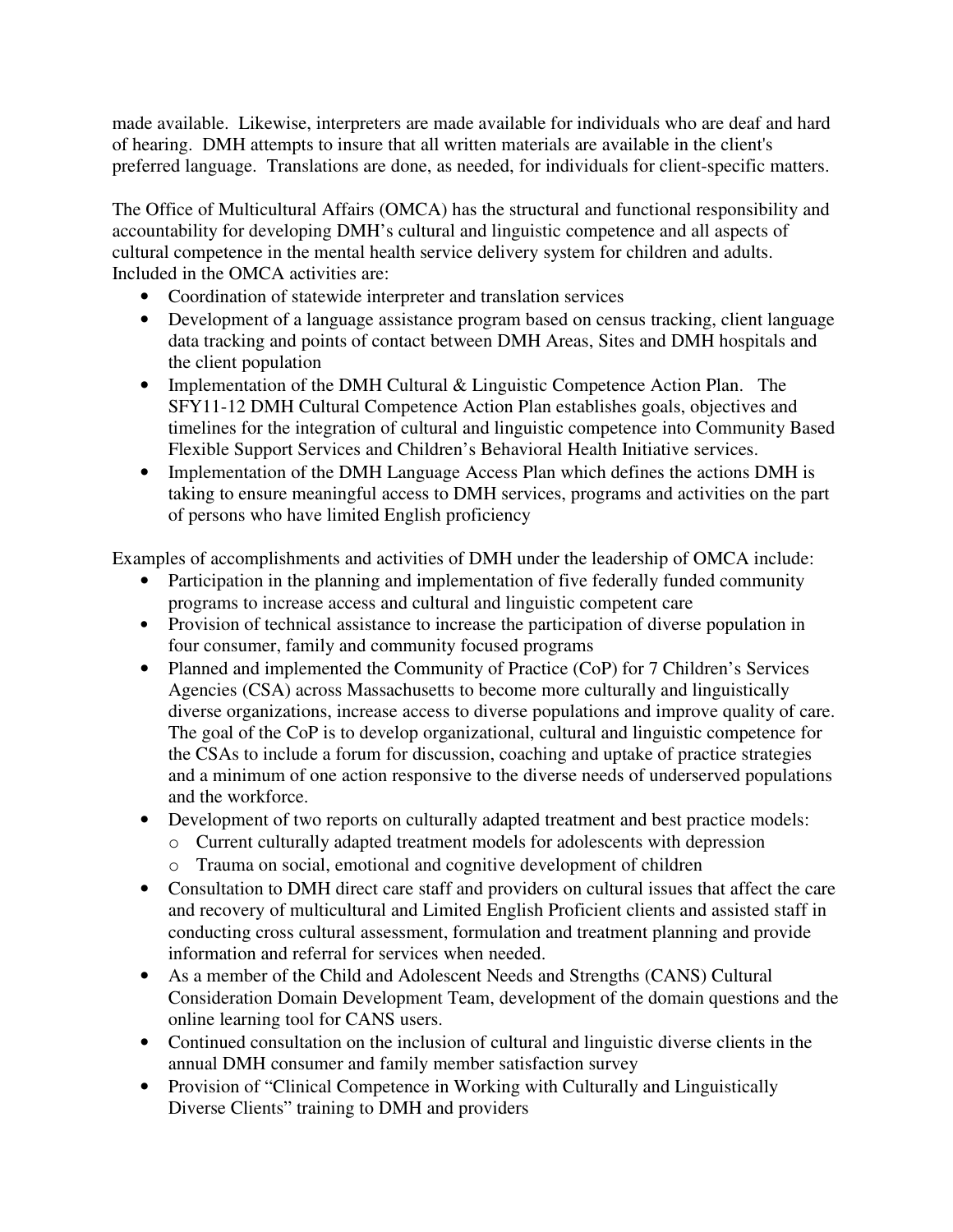- Partnership with Boston Public Health Commission, Tufts Medical School, University of Massachusetts Boston, over 15 community based organizations, to plan and implement the Asian American Pacific Islander Mental Health Forum on Integrated Care. The conference was funded by the Substance Abuse Mental Health Services Administration through the Early Childhood Mental Health System of Care grant.
- Updated all population demographics by DMH areas, cities, age groups, race and Hispanic/Latino origin with 2010 American Community Survey to define race/ethnic/age in preparation of service reports on enrollment and utilizations based on prevalence of mental illness.
- Continued collaboration and identification of multicultural & disparities research focus with the two Centers of Excellence
- Updated the Multicultural Populations Resource Directory, translated materials catalog, bibliography, and web-links on cultural competence.

# **New Initiatives for FY13:**

The Office of Multicultural Affairs will continue to be an active participant in the service planning and procurement process. Specific activities in progress are:.

- Assessment of the daily language assistance needs of the Worcester Recovery Center and Hospital to develop a pilot onsite Interpreter and Translation Services Program to provide daily interpreter coverage when the new facility opens in FY13.
- Continued implementation of federal grants:
	- o MyChild, Boston Public Health Commission & Executive Office of Health and Human Services
	- o Project Launch, Department of Public Health & Executive Office of Health and Human Services
- Continued collaboration with PPAL on multicultural community outreach and training of Family Partners for FY13.
- Partnership with the Racial Ethnic Disparities Reduction and Elimination Committee, Children's Behavioral Health Council, to develop FY13 plan and objectives
- Partnership with DMH Child & Adolescent Research and Training Center on the study of cultural and linguistic competency practice model
- Continued implementation of the Community of Practice for 7 Children's Services Agencies (CSA) across Massachusetts to become more culturally and linguistically diverse organizations and increase access to diverse populations and improve quality of care
- Presentation by the Director of OMCA at the 2012 System of Care Training Institutes on Community Organizing and Leadership Development
- Continued participation in the development of states and national strategies to eliminate disparities of the Cultural and Linguistic Competence Coordinators Affinity Group organized by the National Association for State Mental Health Program Directors and National Center for Cultural Competence
- Participation with the Office of Behavioral Health Equity, SAMHSA, to develop the use of client race, ethnic and language data as strategies to reduce behavioral health care disparities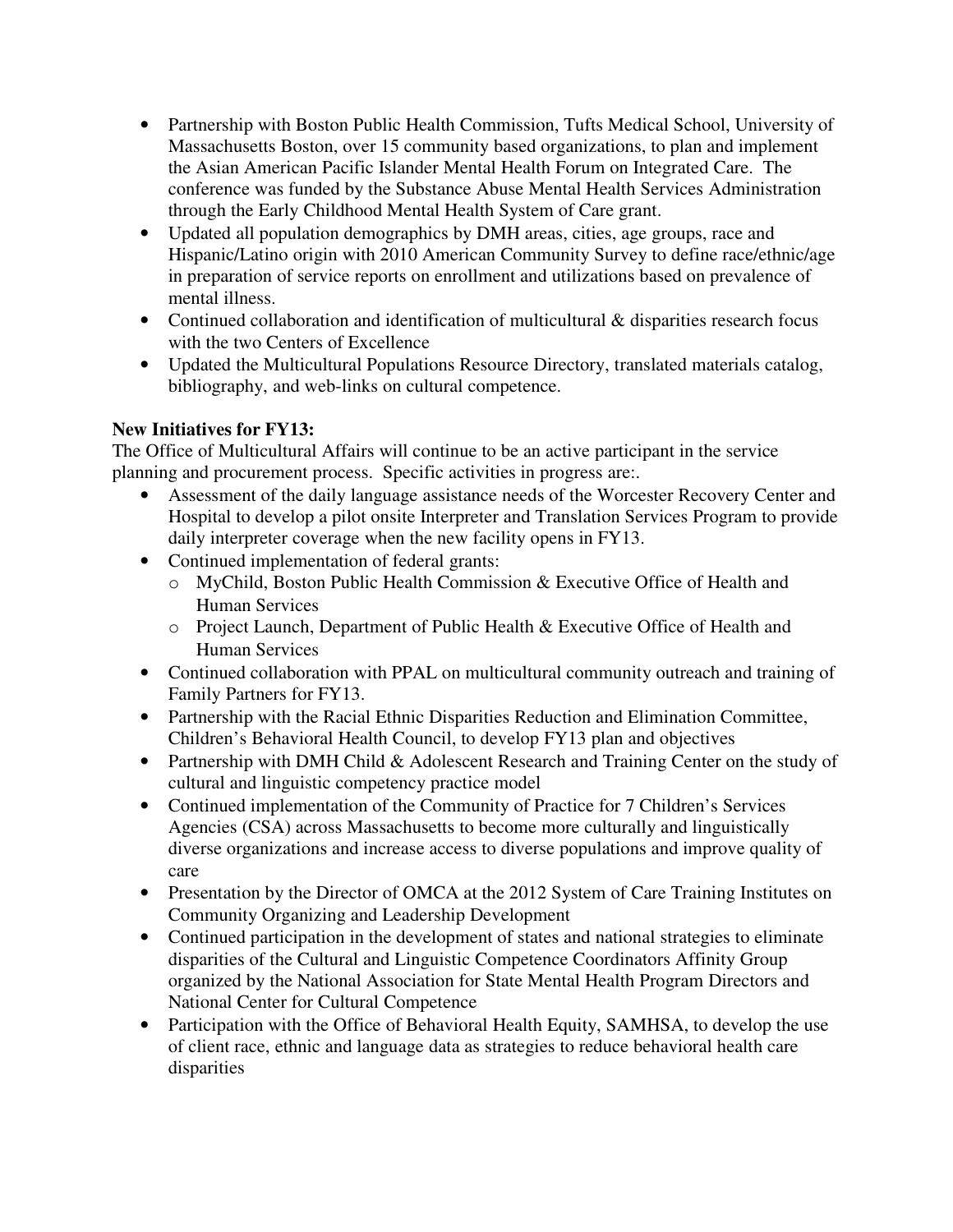# **VI. Interagency Collaboration**

Major planning for child and adolescent service system development and integration continues to take place as part of the Children's Behavioral Health Initiative (CBHI).

- The DMH Commissioner chairs the Children's Behavioral Health Advisory Council, on behalf of the Secretary of Health and Human Services, the Children's Behavioral Health Initiative's Advisory Council. This Council is mandated under legislation passed in 2008, chapter 321, An Act Improving and Expanding Behavioral Health Services for Children in the Commonwealth. It is made up of stakeholder groups identified in the law and meets monthly to monitor, plan and make recommendations on targeted activities.
- The DMH Commissioner also chairs a monthly CBHI Executive Team which includes the Commissioners of the state child serving agencies and their senior staff, the Medicaid Director and the head of the Office of Behavioral Health, two parents, the Assistant Secretary for Children/Youth/Families at EOHHS as well as two parents. There are subcommittees on Transition Age Youth and Early Childhood.

DMH is also engaged in interagency activities with a specific focus. There are numerous activities to promote the mental health of youth and adults.

- DMH has been an active participant in DPH's Project LAUNCH grant program funded by the Substance Abuse and Mental Health Services Administration for promoting the wellness of young children from birth to 8 years of age by addressing the physical, emotional, social, cognitive and behavioral aspects of their development. Massachusetts was one of 12 states awarded this grant for up to \$850,000 each year for 5 years.
- DMH is also actively engaged in the MYCHILD SAMHSA Children's System of Care grant which seeks to identify children through age 5 who have or are at high risk for SED, providing them with family-directed, individualized, coordinated and comprehensive services.
- DMH is active member of an Interagency Work Group (IWG) established by the Department of Public Health in 2001 with membership that also includes the Departments of Children and Families, Youth Services, Developmental Services and Transitional Assistance, MBHP, the Juvenile Court and the Parent Professional Advocacy League (PPAL) and selected substance abuse providers. The IWG goals are to build common understanding and vision across state systems; design and implement a community centered system of comprehensive care for youth with behavioral health disorders that incorporates evidence based practice; coordinate service delivery across systems; simplify administrative processes; and develop purchasing strategies that maximize federal and state dollars.
- DMH remains actively engaged with the CMHS Systems of Care grant to Central Massachusetts Communities of Care (CMCC) to serve Worcester County, excluding the city of Worcester, which focuses on youth with SED at risk of involvement with the juvenile justice system. Primary measures of success for that program are reduction in the use of DYS detention and Child in Need of Services (CHINS) filings. As a complimentary activity to CMCC, the Department of Elementary and Secondary Education is also paying for the introduction of school-based Positive Behavioral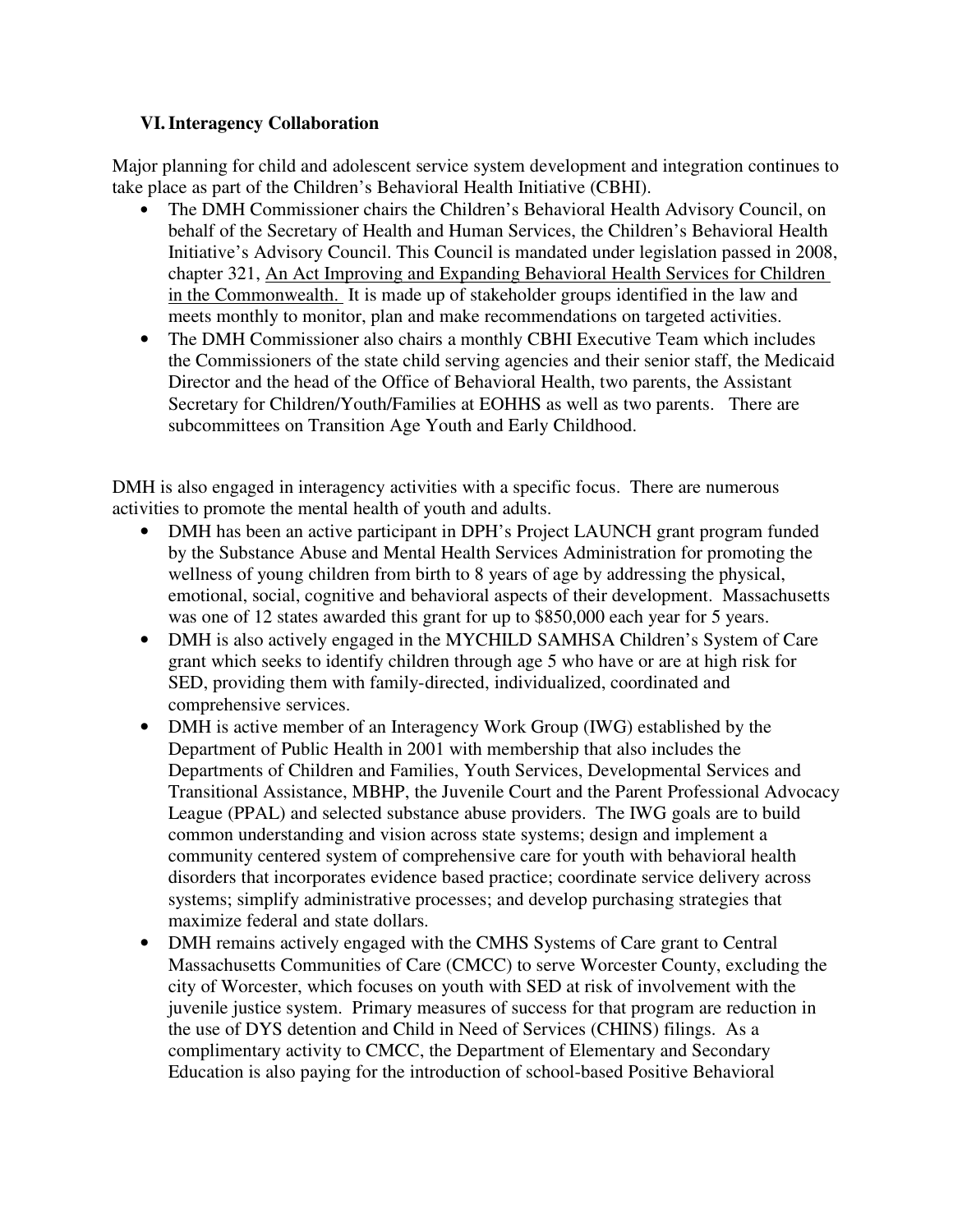Interventions and Support (PBIS) into selected schools within the CMCC service area. EOHHS is the grantee, with DMH providing administrative oversight

- DMH is represented on DCF's Statewide Advisory Council. In addition, DMH collaborates with the Transition Age Youth Coordinator for DCF on matters pertaining to young adults 16-25.
- DMH is a funding partner with DCF and DESE on the Special Schools Initiative, a multiyear project focused on improving capacity in nine local schools to identify strategies to deal with school climate as it relates to students with behavioral health issues. DMH is also a member of the Schools Task Force chaired by DCF as the lead funder.
- DMH is a member of the Task Force on Behavioral Health and the Public Schools established by Chapter 321, the Children's Mental Health Law. Since its inception in 2008, the task force has focused on building a framework to increase the capacity of schools to collaborate with behavioral health providers as well as provide supportive school environments that improve educational outcomes for children with behavioral health needs.
- DMH also collaborates with the Department of Elementary and Secondary Education (DESE) on a number of initiatives and task forces, including:
	- o DMH representation on the Special Education Advisory Council whose purpose is to review and make recommendations pertaining to Special Education's State Performance Plan and Annual Performance Report.
	- o DMH representation on the McKinney Vento Homeless Assistance Act Steering Committee, which reviews the allocation of federal funds and makes recommendations for Homeless Liaisons and programming allocated throughout Massachusetts school systems as well as reviews reports on numbers of Homeless in Mass preschool, elementary and high schools.
	- o DMH representation on the Massachusetts Family Literacy Consortium, which oversees Literacy grants and initiatives.
	- o DESE representation on the Transition Age Youth Policy Academy for the development of federal grants for the 16-25 year old population.
	- o DMH representation on the 0-3 Early Childhood Task Force to review models and programs for early childhood population.
	- o DMH representation on the Safe and Supportive Learning Environment Advisory Council.
	- o DMH participation on the Bullying Prevention Advisory Council to DESE in the design of expectations related to the recently passed Bullying Prevention legislation.
	- o DMH as the convener of a School Based Collaborative in its Metro Boston Area, attended by senior representatives from the Boston Public Schools and community based mental health agencies which contract with DMH to provide consultation, training, and specialized interventions to students in over 100 schools within the greater Boston area.
- DMH participated with the Massachusetts Association of Older Americans, Executive Office of Elder Affairs, the Massachusetts Aging and Mental Health Coalition in producing the second edition of "Eliminating Barriers to Mental Health Treatment: A Guide for Massachusetts Elders, Families, and Caregivers", a resource in great demand within the state and which federal officials are recommending as a national model.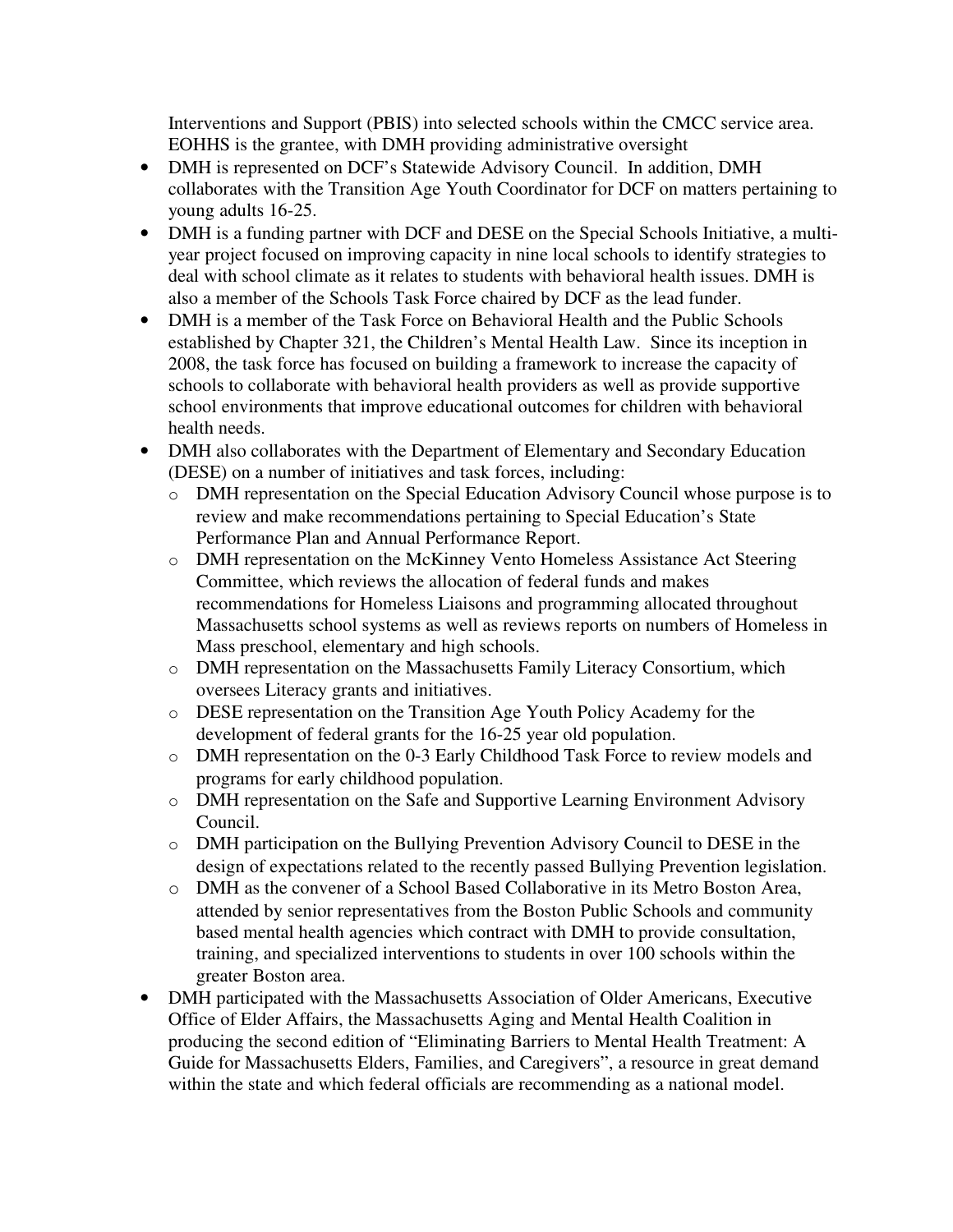- DMH partners with the Department of Youth Services (DYS), the Office of the Commissioner of Probation and the Juvenile Court Clinics to address issues of joint concern. The DYS Commissioner is a member of the Children's Behavioral Health Initiative Executive Team which is chaired by Commissioner of Mental Health and which meets bi-weekly with the goal of integrated planning across child serving agencies for youth and families with mental health challenges. The Commissioner of Probation meets regularly with the Commissioner of Mental Health and senior management staff related to the interface/accessibility of the CBHI services with youth on probation. Lastly, DMH and DYS senior clinicians participated in a training fellowship at Georgetown University focused on racial/ethnic disparities for youth who are involved with both child welfare and juvenile justice. DMH and DYS are developing consistent care coordination practices that ensure integration and coordination of service delivery for youth served by both DMH and DYS.
- In response to growing concern about restraint and seclusion use in child-serving settings, DMH is participating in a cross-secretariat effort to reduce and prevent their use. The Initiative brings together leaders from the state Departments of Children and Families (DCF), Mental Health (DMH), Youth Services (DYS), Early Education and Care (EEC), Elementary and Secondary Education (ESE) to work in partnership with the Office of the Child Advocate and parents, youth, providers, schools and community advocates to focus on preventing and reducing the use of behavior restrictions that can be re-traumatizing. The vision for the multi-year effort is that all youth-serving educational and treatment settings will use trauma informed, positive behavior support practices that respectfully engage families and youth. This Initiative capitalizes on the Department of Mental Health's award-winning, nationally recognized, 10-year restraint and seclusion prevention.
- An EOHHS meeting of the formed Children, Youth and Families Advisory Council was convened to identify critical issues for system and services reform. To date, the following categories have been identified for discussion: collaboration between human services and education; integration, coordination and collaboration; data sharing; family engagement; family support; prevention; and disparities.
- DEEC, which licenses all childcare programs in the state, and MassHealth have jointly funded clinical positions, based in community clinics selected by childcare programs, to provide consultation, training and triage for children with behavioral problems. Many of these children exhibit symptoms of Post Traumatic Stress Disorder or other early traumas. DEEC also funds clinical consultation to day care programs, inviting DMH to participate in its provider selection process. Following the receipt of a multi-year \$50 million Race to the Top federal grant by DEEC, DMH will partner with DEEC to oversee the mental health consultation grants on DEEC's behalf and provide training and consultation to pre-school programs across the state. Parent support groups will be expanded to address the needs/interests of parents with pre school age children.
- DMH and DCF have collaborated to change daily practice in both agencies to better address the needs of service provision for parents with mental illness and improve outcomes for children. DMH changed its practice to offer short-term services to adult applicants who were DCF involved, cross-training has been provided so that workers in each system better understand the resources and also the regulatory environment in which each works, and DMH consults to DCF regarding service planning for children with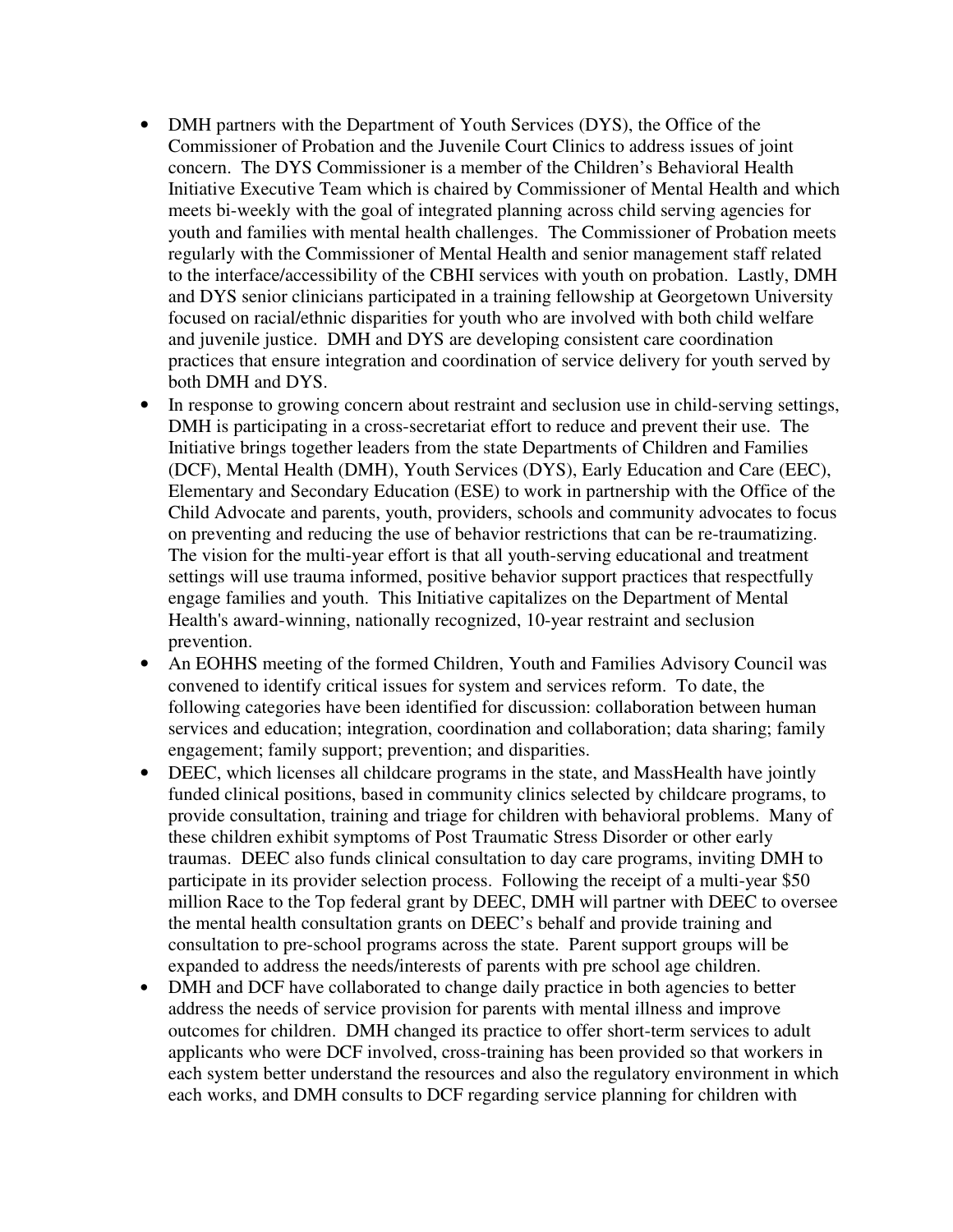mental health problems and for those whose parents have mental illness. The DMH Child Medical Director meets monthly with the DCF Psychiatrist and the DCF Clinical Specialists to discuss trends, issues, and complex situations related to client/family needs. DMH continues to assess how its services can be improved for those children who have a parent or primary caregiver living with mental illness and collaborate with DCF to improve identification and supports for parents with mental illness. Towards this end, the Department of Children and Families partnered with the Department of Mental Health, Mass Health Division of Behavioral Health and the Department of Transitional Assistance at an interagency forum in October 2011 to develop more effective collaborative responses to the needs of parent and caregivers with mental health and cooccurring conditions and their children.

- As a majority of children in the state have some of their mental health treatment covered by private insurance, this population must be considered as well when talking about an integrated system providing comprehensive services. Massachusetts passed mental health parity legislation in 2000 mandating coverage for both acute and intermediate care and created an ombudsman resource at DPH to oversee managed care implementation. In 2008, the law was amended to broaden its scope to include substance abuse disorders, post-traumatic stress disorders, eating disorders and autism for both adults and children. In 2009, DMH, the Division of Insurance, and DPH issued guidance clarifying what is covered under intermediate care. As the state achieves full implementation of the Rosie D court order, a continuing challenge is to create a provider network that serves both the publicly and privately insured and ensures continuity of care as children move on and off of MassHealth.
- DMH continues to partner with MassHealth on a number of initiatives. DMH, MassHealth and DCF are partnering in the standardized design and development of a Family Partner workforce which will assure continuity of care for families across levels of care and across public payors. DMH and MassHealth jointly review the activity of the Medicaid Managed Care Entities (MCE's) related to Emergency Services Programs which are jointly funded by MassHealth and DMH. DMH is also represented on the Family Advisory Council of the Massachusetts Behavioral Health Program (MBHP). In addition, the DMH Child Medical Director and the MassHealth Office of Clinical Affairs Medical Director co-chair an ongoing Committee related to psychotropic medication use among children with the goal of developing an algorithm for best practices.

#### **New Initiatives for FY13:**

As DMH proceeds with its procurements in FY13, it will continue to solicit input from the other state agencies with which DMH regularly interacts, including the child-serving agencies and Elder Affairs. Family support will continue to be a critical agenda item. The Family Partner and Parent Support Provider training and certification process being developed by DMH and PPAL will have the capacity to be tailored to address the needs of CBHI in general and agencyspecific needs.

• A major focus of activity between DMH and DCF is the ongoing collaboration related to the upcoming joint procurement of all residential services for clients/families served by each agency. A Project Manager, jointly hired by the agencies, facilitates the planning activities leading up to the RFR issuance. Teams of DMH and DCF staff work collaboratively on development and design tasks.